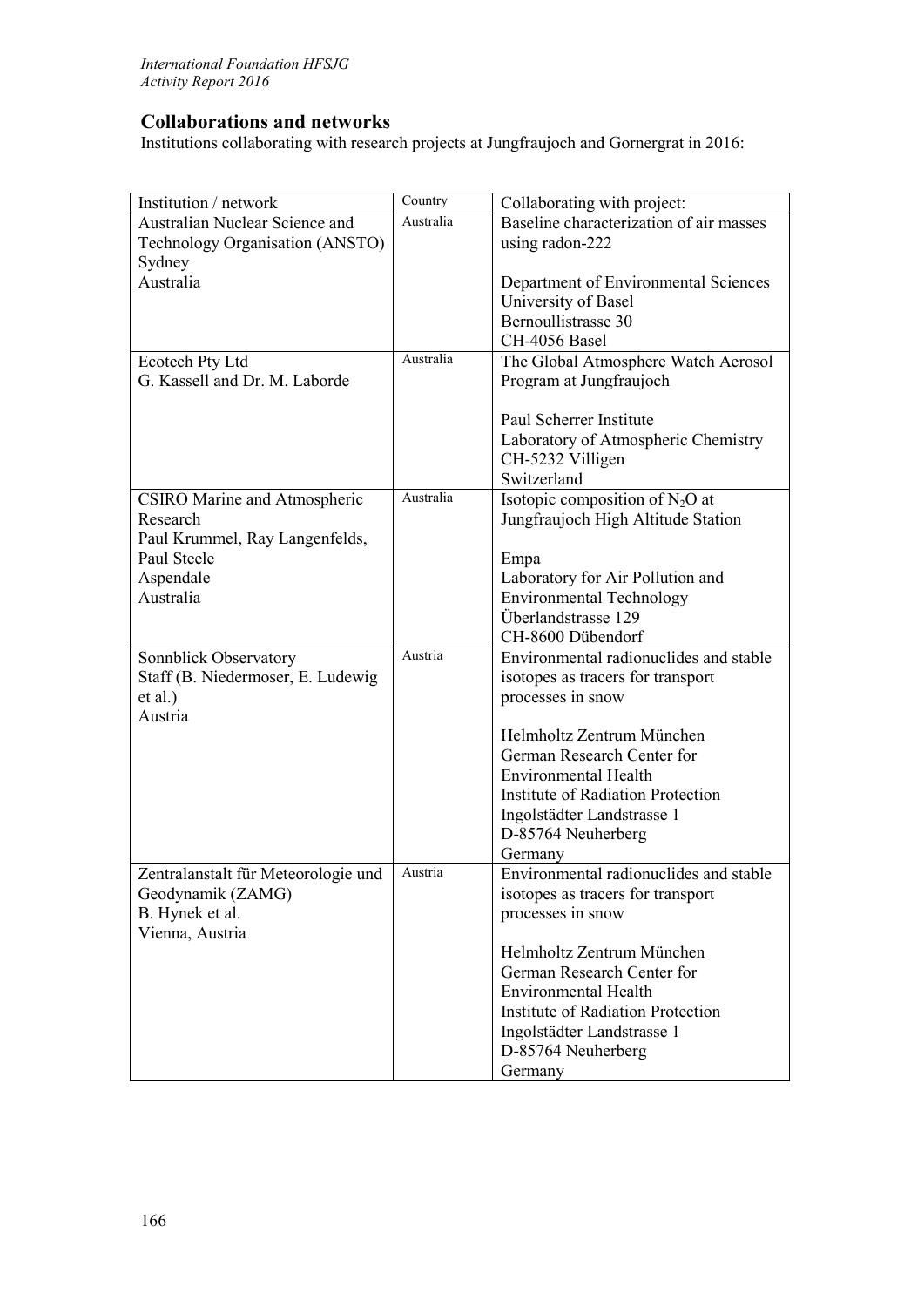| Institution / network              | Country | Collaborating with project:              |
|------------------------------------|---------|------------------------------------------|
| Belgian Institute for Space        | Belgium | National Air Pollution Monitoring        |
| Aeronomy                           |         | Network (NABEL)                          |
| Atmospheric physics and chemistry  |         |                                          |
| Dr. Michel Van Roozendael          |         | Empa                                     |
| Ringlaan 3                         |         | Swiss Federal Laboratories for Materials |
| B-1180 Brussels                    |         | Science and Technology                   |
| Belgium                            |         | Überlandstrasse 129                      |
|                                    |         | CH-8600 Dübendorf                        |
| IASB (Institut d'Aéronomie         | Belgium | High resolution, solar infrared Fourier  |
| Spatiale de Belgique)              |         | Transform spectrometry. Application to   |
|                                    |         | the study of the Earth atmosphere        |
|                                    |         |                                          |
|                                    |         | University of Liège                      |
|                                    |         | Institut d'Astrophysique et de           |
|                                    |         | Géophysique                              |
|                                    |         | Allée du six Août, 19 - Bâtiment B5a     |
|                                    |         | B-4000 Sart Tilman (Liège, Belgium)      |
| Université Libre de Bruxelles for  | Belgium | Atmospheric physics and chemistry        |
| <b>IASI FORLI data validation</b>  |         |                                          |
|                                    |         | Royal Belgian Institute for Space        |
|                                    |         | Aeronomy                                 |
|                                    |         | Ringlaan 3                               |
|                                    |         | B-1180 Brussels                          |
| Université de Liège                | Belgium | Atmospheric physics and chemistry        |
| Institut d'Astrophysique et de     |         |                                          |
| Géophysique and                    |         | Royal Belgian Institute for Space        |
| <b>NDACC</b> Partners              |         | Aeronomy                                 |
| Allée du 6 août, 19 - Bâtiment B5a |         | Ringlaan 3                               |
| B-4000 Sart Tilman (Liège,         |         | B-1180 Brussels                          |
| Belgique)                          |         |                                          |
| Université de Liège                | Belgium | National Air Pollution Monitoring        |
| Institut d'Astrophysique et de     |         | Network (NABEL)                          |
| Géophysique                        |         |                                          |
| Allée du six Août, 19              |         | Empa                                     |
| Bâtiment B5a                       |         | Swiss Federal Laboratories for Materials |
| B-4000 Liège                       |         | Science and Technology                   |
|                                    |         | Überlandstrasse 129                      |
|                                    |         | CH-8600 Dübendorf                        |
| Carleton University                | Canada  | PermaSense                               |
| Prof. Dr. Stephan Gruber           |         |                                          |
| Ottawa, Canada                     |         | ETH Zürich                               |
|                                    |         | Computer Engineering and Networks        |
|                                    |         | Laboratory (TIK)                         |
|                                    |         | Gloriastrasse 35                         |
|                                    |         | CH-8092 Zürich                           |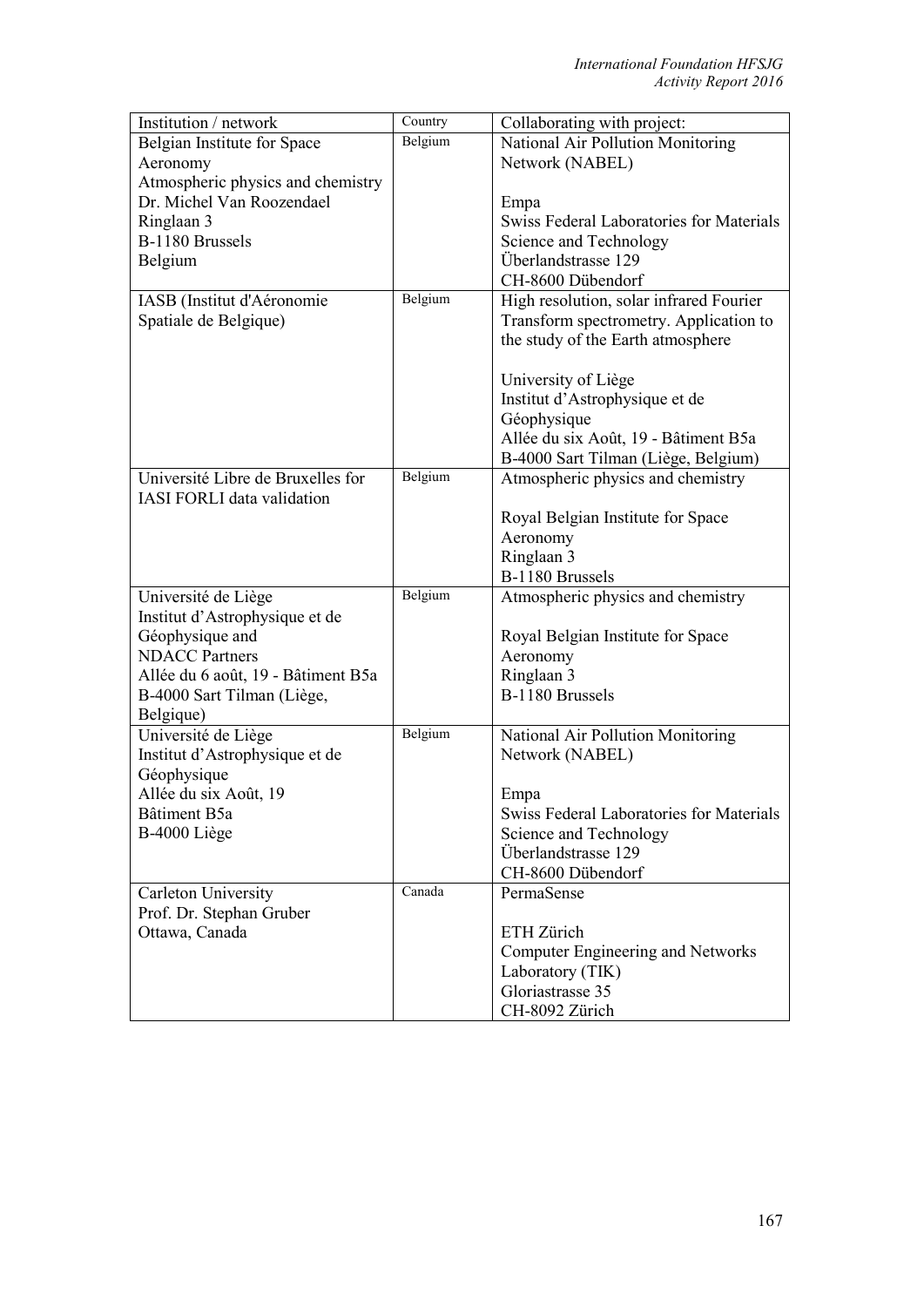| Institution / network                | Country             | Collaborating with project:              |
|--------------------------------------|---------------------|------------------------------------------|
| <b>ACTRIS</b> (Aerosol, Clouds and   | European            | Halogenated greenhouse gases at          |
| Trace Gases Research Network)        | network             | Jungfraujoch                             |
|                                      |                     |                                          |
|                                      |                     | Empa                                     |
|                                      |                     | Laboratory for Air Pollution /           |
|                                      |                     | <b>Environmental Technology</b>          |
|                                      |                     | Überlandstrasse 129                      |
|                                      |                     | CH-8600 Dübendorf                        |
| <b>ACTRIS</b> (Aerosol, Clouds and   | European            | National Air Pollution Monitoring        |
| Trace Gases Research Network)        | network             | Network (NABEL)                          |
|                                      |                     |                                          |
|                                      |                     | Empa                                     |
|                                      |                     | Swiss Federal Laboratories for Materials |
|                                      |                     | Science and Technology                   |
|                                      |                     | Überlandstrasse 129                      |
|                                      |                     | CH-8600 Dübendorf                        |
| Collaboration with S&T for the       | European            | Atmospheric physics and chemistry        |
| CAMS and QA4ECV and S5P              | network             |                                          |
| <b>Validation Server</b>             |                     | Royal Belgian Institute for Space        |
|                                      |                     | Aeronomy                                 |
|                                      |                     | Ringlaan 3                               |
|                                      |                     | B-1180 Brussels                          |
| Collaboration with European FTIR     | European            | Atmospheric physics and chemistry        |
| and UV-Vis teams and modelling       | network             |                                          |
| teams in the frame of the EU         |                     | Royal Belgian Institute for Space        |
| projects GAIA-CLIM and               |                     | Aeronomy                                 |
| QA4ECV                               |                     | Ringlaan 3                               |
|                                      |                     | B-1180 Brussels                          |
|                                      |                     |                                          |
| <b>ECAC</b> (European Center for     | European            | The Global Atmosphere Watch Aerosol      |
| <b>Aerosol Calibration</b> )         | network             | Program at Jungfraujoch                  |
| Prof. A. Wiedensohler                |                     |                                          |
|                                      |                     | Paul Scherrer Institute                  |
|                                      |                     |                                          |
|                                      |                     | Laboratory of Atmospheric Chemistry      |
|                                      |                     | CH-5232 Villigen<br>Switzerland          |
|                                      | European            |                                          |
| <b>EMEP</b> (European Monitoring and | network             | National Air Pollution Monitoring        |
| <b>Evaluation Programme)</b>         |                     | Network (NABEL)                          |
|                                      |                     |                                          |
|                                      |                     | Empa                                     |
|                                      |                     | Swiss Federal Laboratories for Materials |
|                                      |                     | Science and Technology                   |
|                                      |                     | Überlandstrasse 129                      |
|                                      |                     | CH-8600 Dübendorf                        |
| European FP7 Project Real-Time       | European<br>network | Neutron monitors - Study of solar and    |
| Database for High Resolution         |                     | galactic cosmic rays                     |
| <b>Neutron Monitor Measurements</b>  |                     |                                          |
| (NMDB)                               |                     | Universität Bern                         |
| http://www.nmdb.eu/                  |                     | Physikalisches Institut                  |
|                                      |                     | Sidlerstrasse 5                          |
|                                      |                     | CH-3012 Bern                             |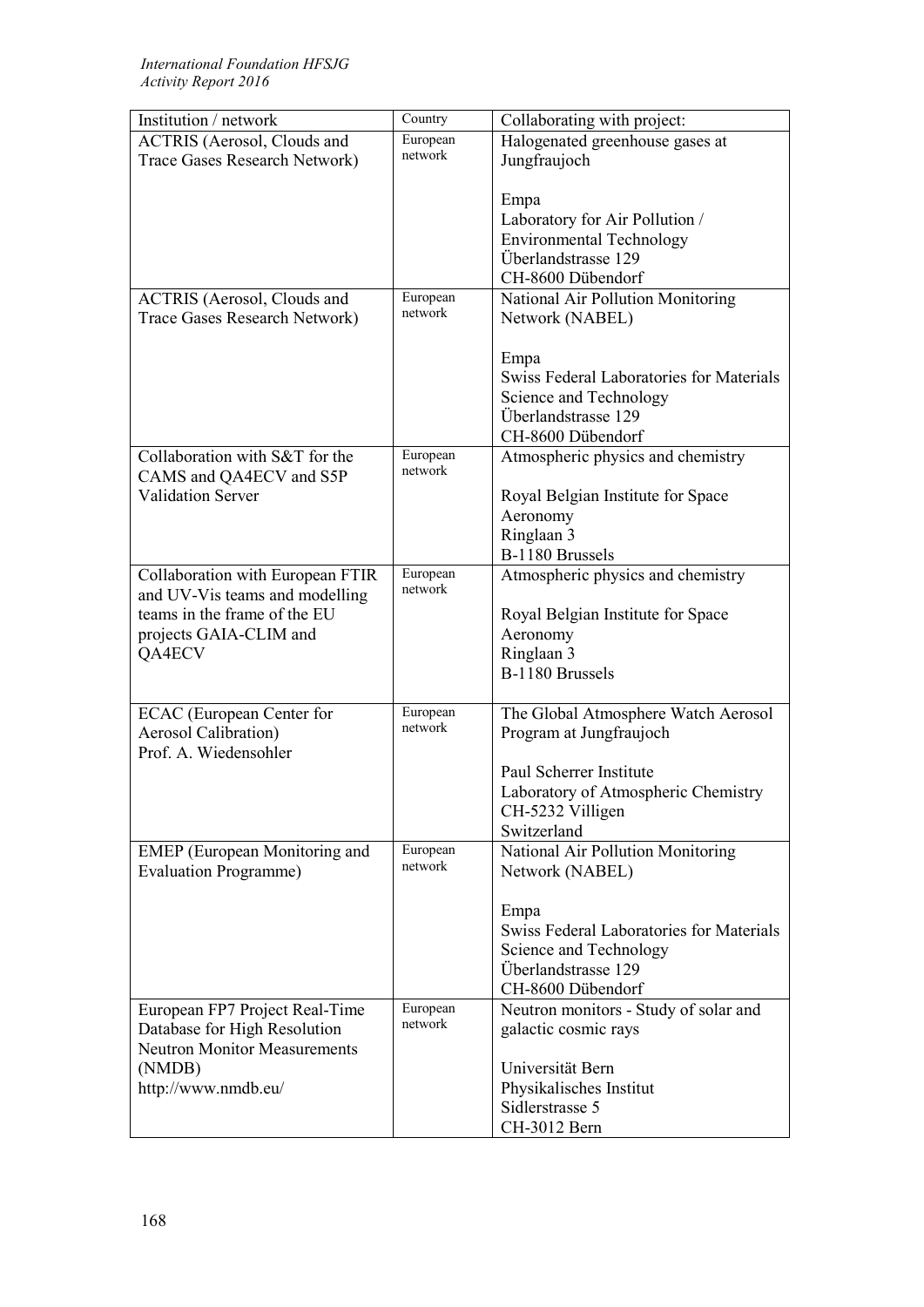| Institution / network              | Country             | Collaborating with project:                |
|------------------------------------|---------------------|--------------------------------------------|
| GAW-CH                             | European            | High resolution, solar infrared Fourier    |
|                                    | network             | Transform spectrometry. Application to     |
|                                    |                     | the study of the Earth atmosphere          |
|                                    |                     |                                            |
|                                    |                     | University of Liège                        |
|                                    |                     | Institut d'Astrophysique et de             |
|                                    |                     | Géophysique                                |
|                                    |                     | Allée du six Août, 19 - Bâtiment B5a       |
|                                    |                     | B-4000 Sart Tilman (Liège, Belgium)        |
| <b>ICOS</b> Integrated Carbon      | European            | Long-term observations of ${}^{14}CO_2$ at |
| <b>Observation System</b>          | network             | Jungfraujoch                               |
| https://www.icos-ri.eu             |                     |                                            |
|                                    |                     | Universität Heidelberg                     |
|                                    |                     | Institut für Umweltphysik                  |
|                                    |                     | Im Neuenheimer Feld 229                    |
|                                    |                     | D-69120 Heidelberg                         |
| <b>ICOS</b> Integrated Carbon      | European            | National Air Pollution Monitoring          |
| <b>Observation System</b>          | network             | Network (NABEL)                            |
| http://www.icos-ri.eu              |                     |                                            |
|                                    |                     | Empa                                       |
|                                    |                     | Swiss Federal Laboratories for Materials   |
|                                    |                     | Science and Technology                     |
|                                    |                     | Überlandstrasse 129                        |
|                                    |                     | CH-8600 Dübendorf                          |
| <b>ICOS</b> Integrated Carbon      | European            | Continuous measurement of stable $CO2$     |
| <b>Observation System</b>          | network             | isotopes at Jungfraujoch, Switzerland      |
| https://www.icos-ri.eu/            |                     |                                            |
|                                    |                     | Empa                                       |
|                                    |                     | Swiss Federal Laboratories for Materials   |
|                                    |                     | Science and Technology                     |
|                                    |                     | Überlandstrasse 129                        |
|                                    |                     | CH-8600 Dübendorf                          |
| <b>ICOS</b> Integrated Carbon      | European<br>network | Flask comparison on Jungfraujoch           |
| Observation System partners        |                     |                                            |
| https://www.icos-ri.eu/            |                     | Max Planck Institut für Biogeochemie       |
|                                    |                     | Hans Knöll Str. 10                         |
|                                    | European            | D-007745 Jena                              |
| <b>ICOS</b> Integrated Carbon      | network             | High precision carbon dioxide and          |
| <b>Observation System partners</b> |                     | oxygen measurements at Jungfraujoch        |
| https://www.icos-ri.eu/            |                     | Universität Bern                           |
|                                    |                     | Physikalisches Institut                    |
|                                    |                     | Sidlerstrasse 5                            |
|                                    |                     | CH-3012 Bern                               |
| InGOS (Integrated non-CO2          | European            | National Air Pollution Monitoring          |
| Greenhouse gas Observation         | network             | Network (NABEL)                            |
| System)                            |                     |                                            |
|                                    |                     | Empa                                       |
|                                    |                     | Swiss Federal Laboratories for Materials   |
|                                    |                     | Science and Technology                     |
|                                    |                     | Überlandstrasse 129                        |
|                                    |                     | CH-8600 Dübendorf                          |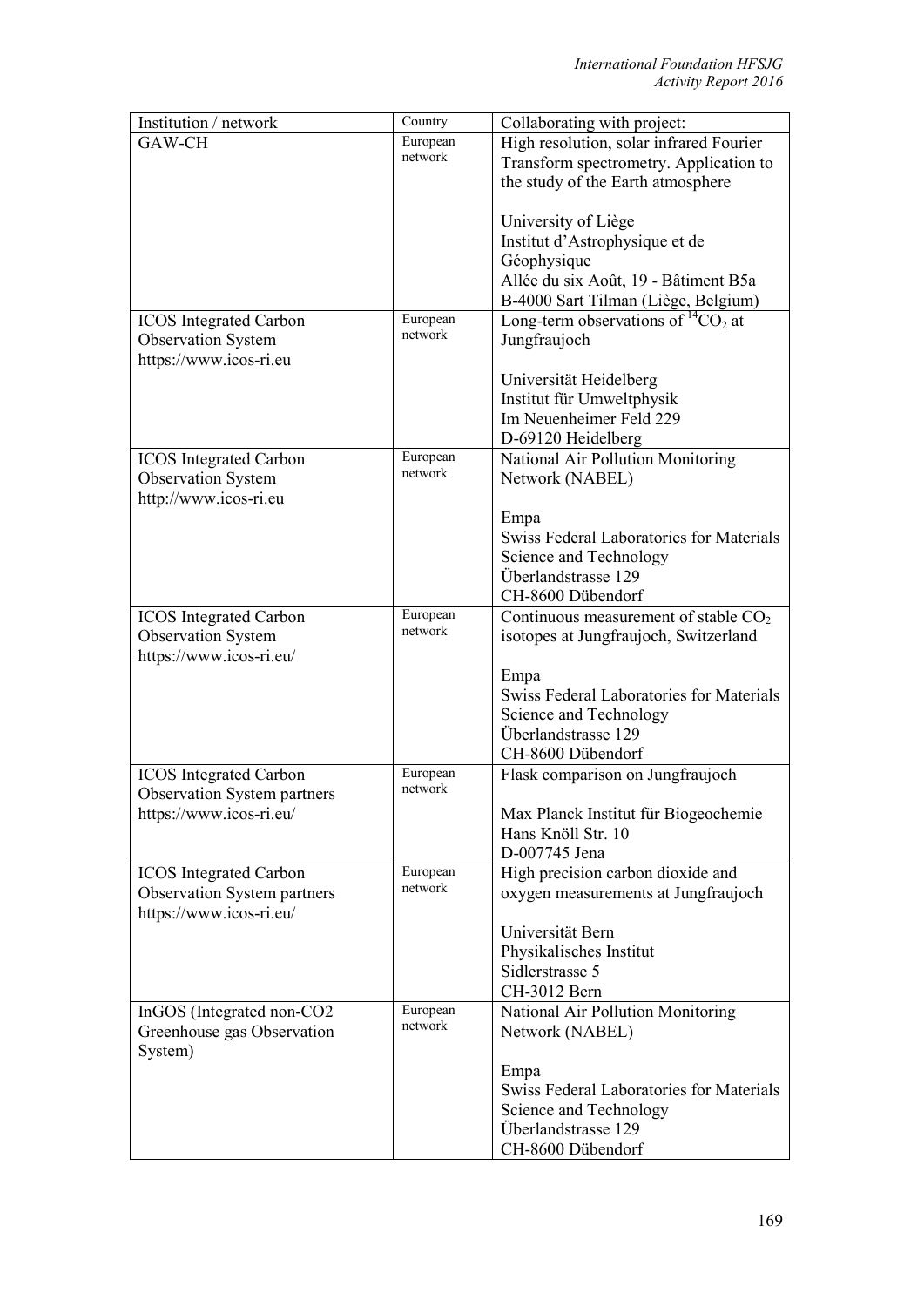| Institution / network            | Country  | Collaborating with project:               |
|----------------------------------|----------|-------------------------------------------|
| RINGO - Readiness of ICOS for    | European | Continuous measurement of stable $CO2$    |
| Necessities of integrated Global | network  | isotopes at Jungfraujoch, Switzerland     |
| Observations                     |          |                                           |
|                                  |          | Empa                                      |
|                                  |          | Swiss Federal Laboratories for Materials  |
|                                  |          | Science and Technology                    |
|                                  |          | Überlandstrasse 129                       |
|                                  |          | CH-8600 Dübendorf                         |
| University of Helsinki           | Finland  | The Global Atmosphere Watch Aerosol       |
| Department of Physics            |          | Program at Jungfraujoch                   |
| Prof. M. Kulmala                 |          |                                           |
| Helsinki, Finland                |          | Paul Scherrer Institute                   |
|                                  |          |                                           |
|                                  |          | Laboratory of Atmospheric Chemistry       |
|                                  |          | CH-5232 Villigen                          |
|                                  | France   | Switzerland                               |
| Centre national de la recherche  |          | Iodine, selenium, bromine, and sulfur     |
| scientifique (CNRS)              |          | speciation in precipitation from          |
| Jeroen Sonke                     |          | Jungfraujoch and Pic du Midi              |
| Toulouse                         |          |                                           |
| France                           |          | Eawag                                     |
|                                  |          | Department Water Resources and            |
|                                  |          | Drinking Water                            |
|                                  |          | Überlandstrasse 133                       |
|                                  |          | CH-8600 Dübendorf                         |
| INRA (Institut national de la    | France   | Biological ice nucleators at tropospheric |
| recherche agronomique)           |          | cloud height                              |
| Pathologie vegetale              |          |                                           |
| Montfavet                        |          | University of Basel                       |
| France                           |          | Department of Environmental Sciences      |
|                                  |          | Bernoullistrasse 30                       |
|                                  |          | CH-4056 Basel                             |
| <b>LATMOS</b>                    | France   | Atmospheric physics and chemistry         |
| France (SAOZ)                    |          |                                           |
| F. Goutail, J.-P. Pommerau,      |          | Royal Belgian Institute for Space         |
| A. Pazmino                       |          | Aeronomy                                  |
|                                  |          | Ringlaan 3                                |
|                                  |          | B-1180 Brussels                           |
| National Meteorological Research | France   | The Global Atmosphere Watch Aerosol       |
| <b>Center CNRM-GAME</b>          |          | Program at the Jungfraujoch               |
| Dr. G. Roberts                   |          |                                           |
| Dr. T. Bourrianne                |          | Paul Scherrer Institute                   |
| Toulouse, France                 |          | Laboratory of Atmospheric Chemistry       |
|                                  |          | CH-5232 Villigen                          |
|                                  |          | Switzerland                               |
| Université J. Fourier            | France   | PermaSense                                |
| Dr. David Amitrano               |          |                                           |
| ISTerre, CNRS                    |          | ETH Zürich                                |
| Grenoble, France                 |          | Computer Engineering and Networks         |
|                                  |          | Laboratory (TIK)                          |
|                                  |          | Gloriastrasse 35                          |
|                                  |          | CH-8092 Zürich                            |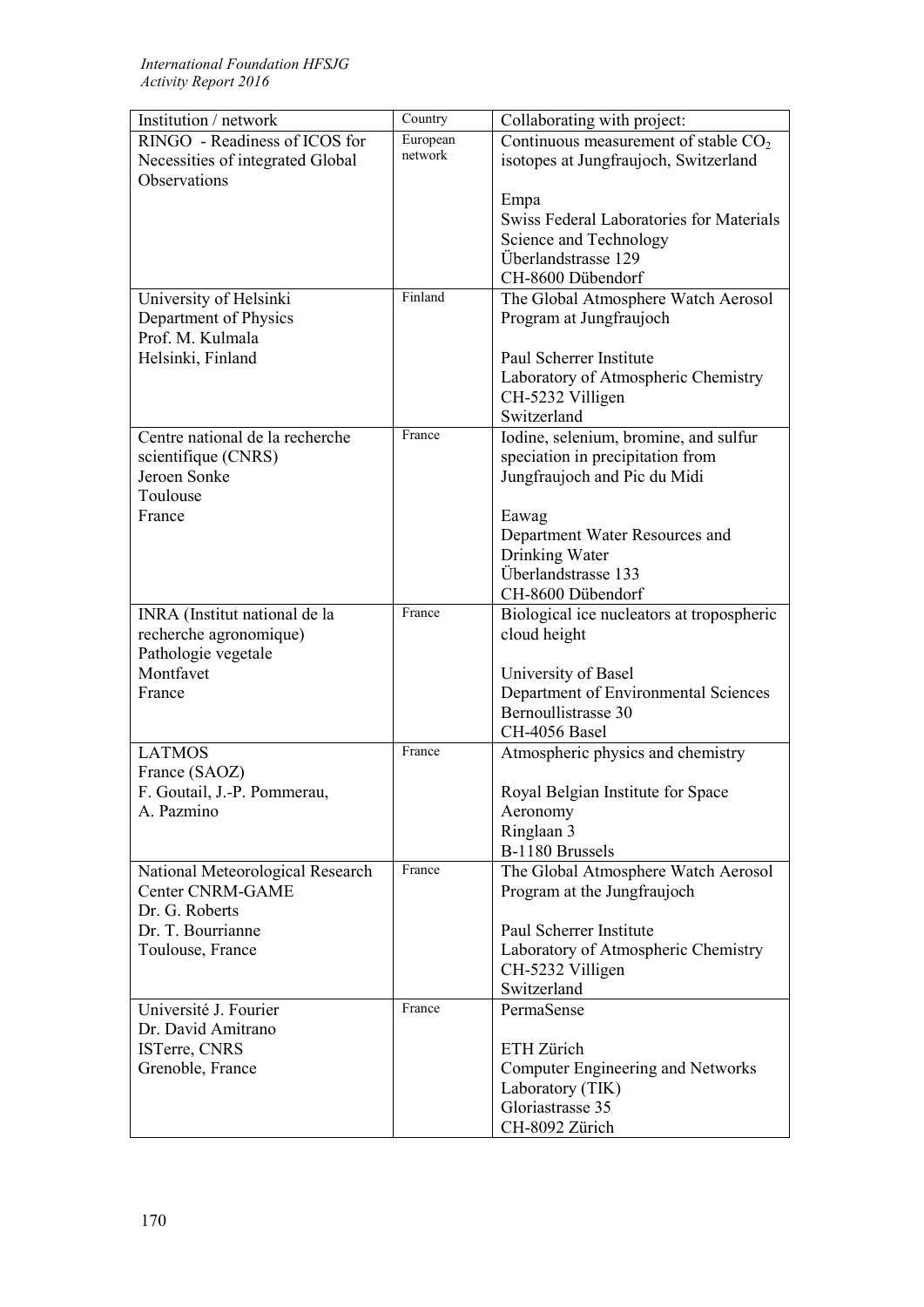| Institution / network                 | Country | Collaborating with project:              |
|---------------------------------------|---------|------------------------------------------|
| Bavarian Avalanche Warning            | Germany | Environmental radionuclides and stable   |
| Service, Bavarian Environment         |         | isotopes as tracers for transport        |
| Agency,                               |         | processes in snow                        |
| H. Schmölz et al.                     |         |                                          |
| Munich, Germany                       |         | Helmholtz Zentrum München                |
|                                       |         | German Research Center for               |
|                                       |         | Environmental Health                     |
|                                       |         | Institute of Radiation Protection        |
|                                       |         | Ingolstädter Landstrasse 1               |
|                                       |         | D-85764 Neuherberg                       |
|                                       |         | Germany                                  |
| <b>Environmental Research Station</b> | Germany | Environmental radionuclides and stable   |
| Schneefernerhaus, Zugspitze,          |         | isotopes as tracers for transport        |
| Germany (VAO)                         |         | processes in snow                        |
| Staff and consortium (M. Neumann      |         |                                          |
| et al.)                               |         | Helmholtz Zentrum München                |
|                                       |         | German Research Center for               |
|                                       |         | <b>Environmental Health</b>              |
|                                       |         | <b>Institute of Radiation Protection</b> |
|                                       |         | Ingolstädter Landstrasse 1               |
|                                       |         | D-85764 Neuherberg                       |
|                                       |         | Germany                                  |
| Fraunhofer Institute for Applied      | Germany | Development of an airborne sensor for    |
| Solid State Physics (IAF)             |         | the reliable discrimination of volcanic  |
| Dr. Marcel Rattunde                   |         | ash particles from water droplets or ice |
| Freiburg, Germany                     |         | crystals                                 |
|                                       |         |                                          |
|                                       |         | Institute of Aerosol and Sensor          |
|                                       |         | Technology, University of Applied        |
|                                       |         | Sciences Northwestern Switzerland        |
|                                       |         | Klosterzelgstrasse 2                     |
|                                       |         | CH-5210 Windisch                         |
| Helmholtz-Zentrum Geesthacht          | Germany | SwissQuick : Emissions and imissions     |
| Zentrum für Material- und             |         | of atmospheric mercury in Switzerland    |
| Küstenforschung                       |         |                                          |
| Prof. Dr. Ralf Ebinghaus              |         | Institute for Chemical and               |
| Geesthacht, Germany                   |         | Bioengineering                           |
|                                       |         | ETH Zürich                               |
|                                       |         | Vladimir-Prelog-Weg 1                    |
|                                       |         | CH-8093 Zürich                           |
| IMK (Forschungszentrum                | Germany | High resolution, solar infrared Fourier  |
| Karlsruhe)                            |         | Transform spectrometry. Application to   |
|                                       |         | the study of the Earth atmosphere        |
|                                       |         |                                          |
|                                       |         | University of Liège                      |
|                                       |         | Institut d'Astrophysique et de           |
|                                       |         | Géophysique                              |
|                                       |         | Allée du six Août, 19 - Bâtiment B5a     |
|                                       |         | B-4000 Sart Tilman (Liège, Belgium)      |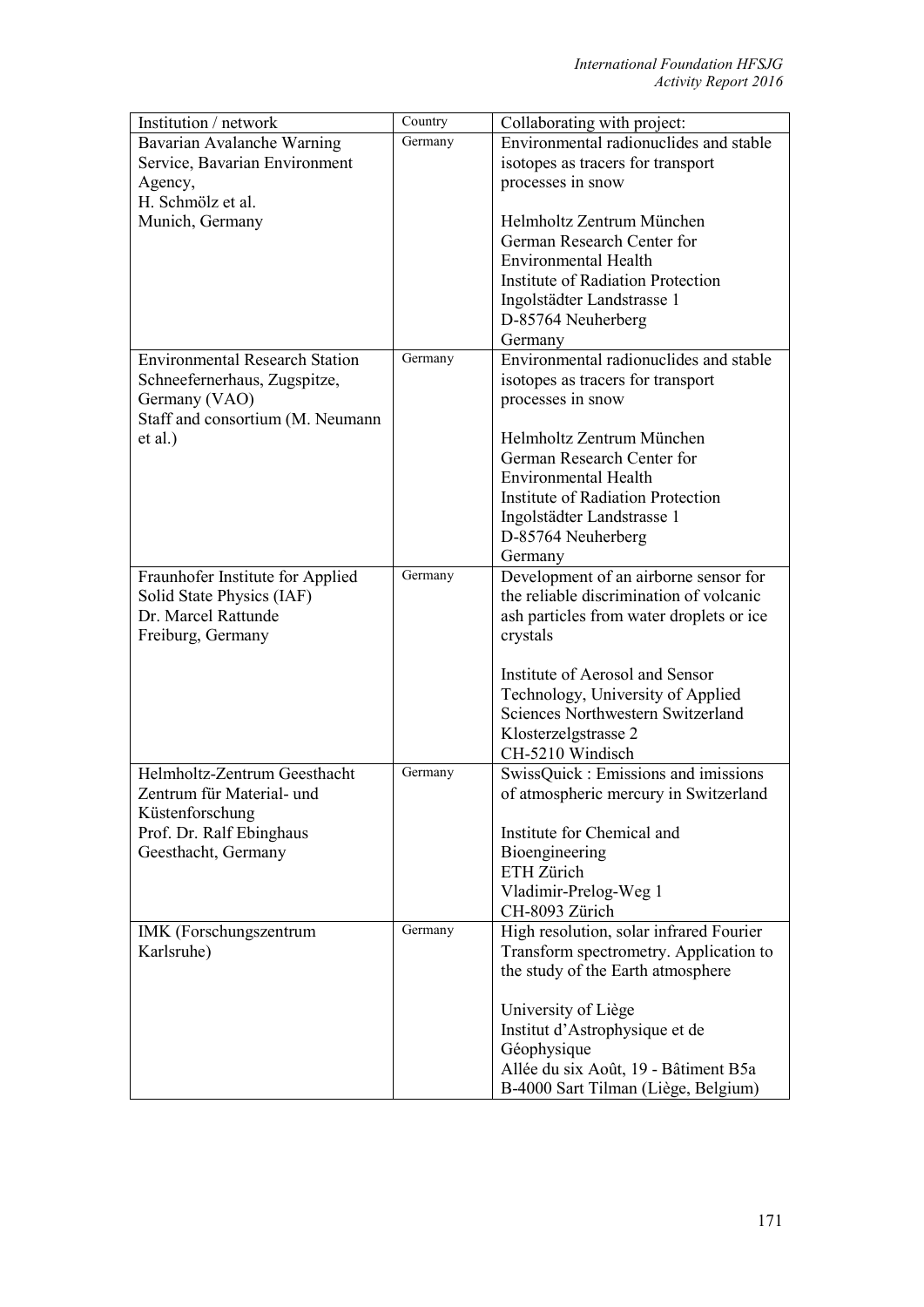| Institution / network             | Country | Collaborating with project:                         |
|-----------------------------------|---------|-----------------------------------------------------|
| Institute of Atmospheric Physics, | Germany | The Global Atmosphere Watch Aerosol                 |
| DLR                               |         | Program at Jungfraujoch                             |
| Dr. A. Petzold                    |         |                                                     |
| Oberpfaffenhofen, Germany         |         | Paul Scherrer Institute                             |
|                                   |         | Laboratory of Atmospheric Chemistry                 |
|                                   |         | CH-5232 Villigen                                    |
|                                   |         | Switzerland                                         |
| Johann Wolfgang Goethe            | Germany | The Global Atmosphere Watch Aerosol                 |
| Universität Frankfurt am Main     |         | Program at Jungfraujoch                             |
| Institut für Atmosphäre und       |         |                                                     |
| Umwelt                            |         | Paul Scherrer Institute                             |
| Prof. J. Curtius                  |         | Laboratory of Atmospheric Chemistry                 |
| Frankfurt am Main, Deutschland    |         | CH-5232 Villigen, Switzerland                       |
| Karlsruhe Institute of Technology | Germany | The Global Atmosphere Watch Aerosol                 |
| (KIT)                             |         | Program at Jungfraujoch                             |
| Institute of Meteorology and      |         | Cloud condensation nuclei-activity of               |
| <b>Climate Research</b>           |         | black carbon particles during the CLoud             |
| Dr. Martin Schnaiter              |         | and Aerosol Characterization                        |
| Dr. Corinna Hoose                 |         | Experiment (CLACE)                                  |
| Karlsruhe, Germany                |         |                                                     |
|                                   |         | Paul Scherrer Institute                             |
|                                   |         | Laboratory of Atmospheric Chemistry                 |
|                                   |         | CH-5232 Villigen                                    |
|                                   |         | Switzerland                                         |
| Leibniz Institut für              | Germany | The Global Atmosphere Watch Aerosol                 |
| Troposphärenforschung             |         | Program at Jungfraujoch                             |
| Dr. S. Mertes                     |         | Cloud condensation nuclei-activity of               |
| Prof. A. Wiedensohler             |         | black carbon particles during the CLoud             |
|                                   |         | and Aerosol Characterization                        |
| D-04318 Leipzig<br>Deutschland    |         |                                                     |
|                                   |         | Experiment (CLACE)                                  |
|                                   |         | Paul Scherrer Institute                             |
|                                   |         |                                                     |
|                                   |         | Laboratory of Atmospheric Chemistry                 |
|                                   |         | CH-5232 Villigen                                    |
| Max-Planck Institute for          | Germany | Switzerland<br>Continuous measurement of stable CO2 |
| Biogeochemistry                   |         |                                                     |
| Hans Knöll Str. 10                |         | isotopes at Jungfraujoch, Switzerland               |
| D-007745 Jena                     |         |                                                     |
|                                   |         | Empa                                                |
| Germany                           |         | Laboratory for Air Pollution and                    |
|                                   |         | <b>Environmental Technology</b>                     |
|                                   |         | Überlandstrasse 129                                 |
|                                   | Germany | CH-8600 Dübendorf                                   |
| Max-Planck-Institut für Chemie    |         | The Global Atmosphere Watch Aerosol                 |
| <b>Biogeochemistry Department</b> |         | Program at Jungfraujoch                             |
| Dr. U. Pöschl                     |         |                                                     |
| Mainz                             |         | Paul Scherrer Institute                             |
|                                   |         | Laboratory of Atmospheric Chemistry                 |
|                                   |         | CH-5232 Villigen                                    |
|                                   |         | Switzerland                                         |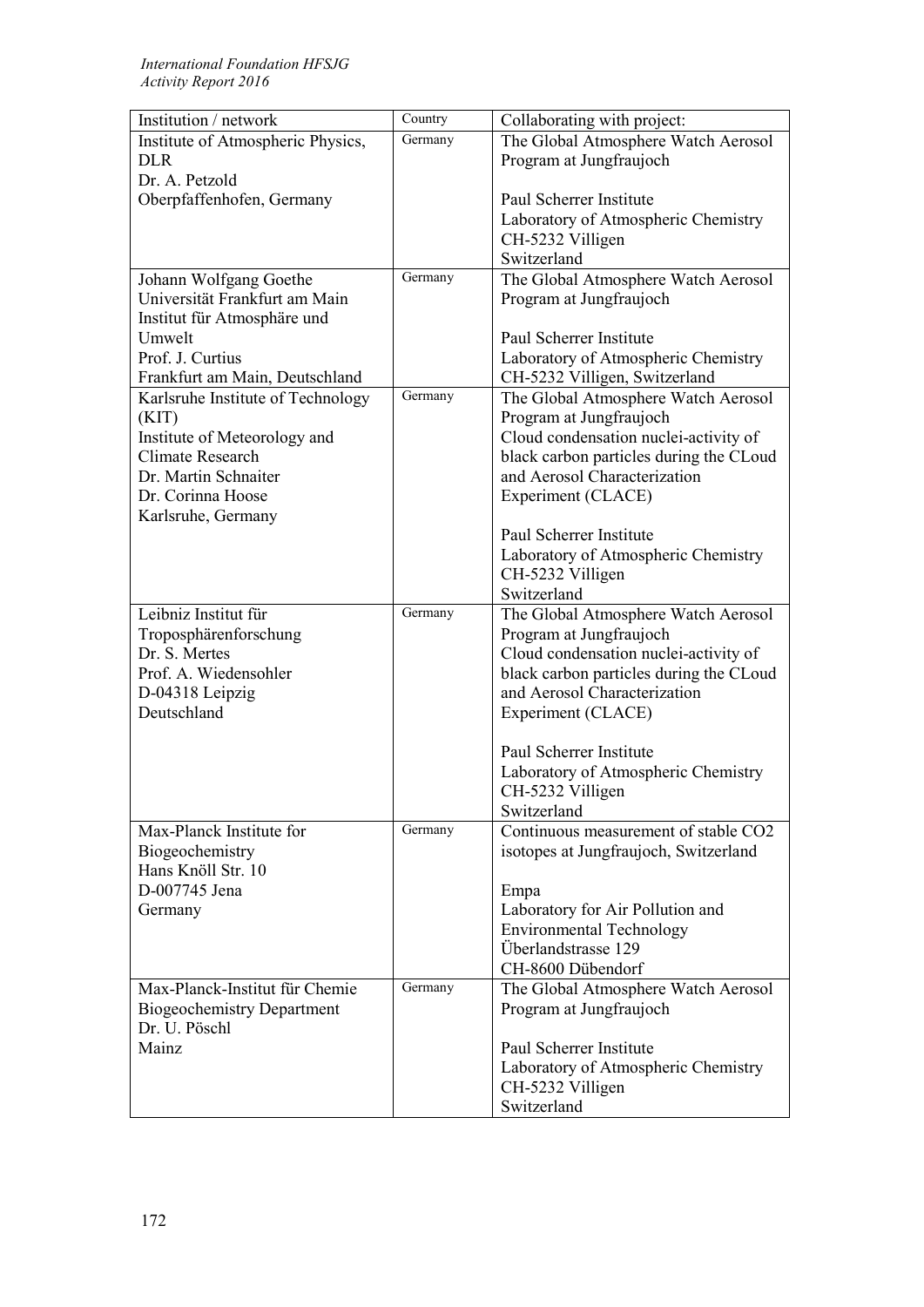| Institution / network                | Country | Collaborating with project:              |
|--------------------------------------|---------|------------------------------------------|
| Max-Planck-Institut für              | Germany | High precision carbon dioxide and        |
| Biogeochemie                         |         | oxygen measurements at Jungfraujoch      |
| Jena                                 |         |                                          |
|                                      |         | Universität Bern                         |
|                                      |         | Physikalisches Institut                  |
|                                      |         | Sidlerstrasse 5                          |
|                                      |         | CH-3012 Bern                             |
| Max-Planck-Institut für Chemie       | Germany | The Global Atmosphere Watch Aerosol      |
| <b>Particle Chemistry Department</b> |         | Program at Jungfraujoch                  |
| Dr. J. Schneider                     |         | Cloud condensation nuclei-activity of    |
| Prof. S. Borrmann                    |         | black carbon particles during the CLoud  |
| Mainz                                |         | and Aerosol Characterization             |
|                                      |         | Experiment (CLACE)                       |
|                                      |         |                                          |
|                                      |         |                                          |
|                                      |         | Paul Scherrer Institute                  |
|                                      |         | Laboratory of Atmospheric Chemistry      |
|                                      |         | CH-5232 Villigen                         |
|                                      |         | Switzerland                              |
| Max-Planck-Institute                 | Germany | Field measurements of aerosols acting as |
| Mainz, Germany                       |         | ice nucleating particles and their       |
| Dr. Jacob Fugal                      |         | influence on mixed-phase clouds          |
|                                      |         |                                          |
|                                      |         | Swiss Federal Office of Technology,      |
|                                      |         | ETH Zürich                               |
|                                      |         | Institute for Atmospheric and Climate    |
|                                      |         | Science                                  |
|                                      |         | Universitätsstr. 16                      |
|                                      |         | CH-8092 Zürich                           |
|                                      |         | Switzerland                              |
| <b>SFC Energy AG</b>                 | Germany | Performance of Methanol fuel cells in    |
| Eugen-Sänger-Ring 7                  |         | alpine environments                      |
| D-85649 Brunnthal                    |         |                                          |
|                                      |         | armasuisse S+T                           |
|                                      |         | Test Centre                              |
|                                      |         | Feuerwerkerstrasse 39                    |
|                                      |         | CH-3602 Thun                             |
|                                      |         | Switzerland                              |
| University of Augsburg               | Germany | Environmental radionuclides and stable   |
| Institute of Geography               |         | isotopes as tracers for transport        |
| K.-F. Wetzel et al.                  |         | processes in snow                        |
| Augsburg, Germany                    |         |                                          |
|                                      |         | Helmholtz Zentrum München                |
|                                      |         | German Research Center for               |
|                                      |         | <b>Environmental Health</b>              |
|                                      |         | <b>Institute of Radiation Protection</b> |
|                                      |         | Ingolstädter Landstrasse 1               |
|                                      |         | D-85764 Neuherberg                       |
|                                      |         | Germany                                  |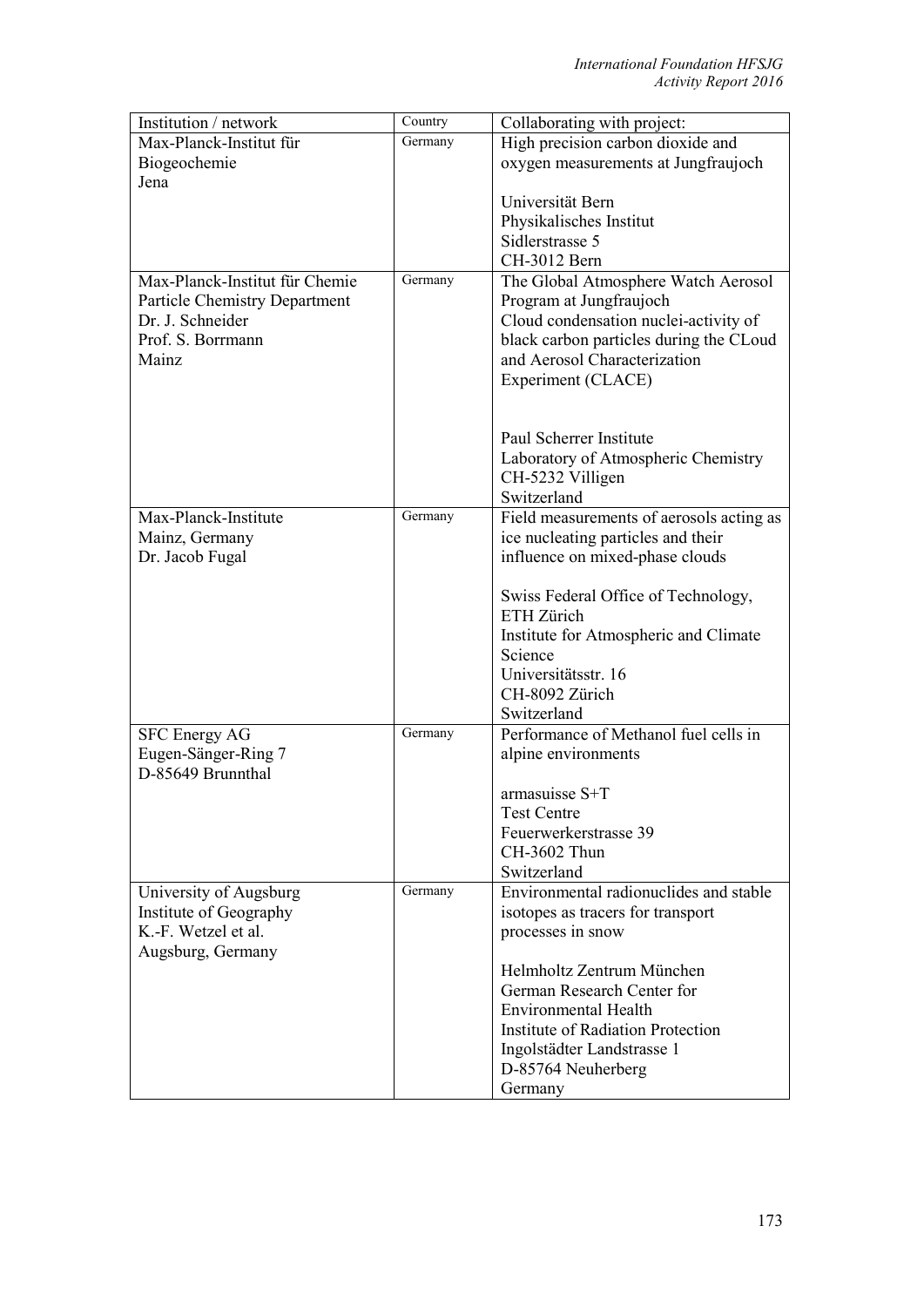| Institution / network               | Country       | Collaborating with project:               |
|-------------------------------------|---------------|-------------------------------------------|
| Universität Darmstadt               | Germany       | The Global Atmosphere Watch Aerosol       |
| Institut für Mineralogie            |               | Program at Jungfraujoch                   |
| Prof. S. Weinbruch                  |               |                                           |
| Darmstadt, Germany                  |               | Paul Scherrer Institute                   |
|                                     |               | Laboratory of Atmospheric Chemistry       |
|                                     |               | CH-5232 Villigen                          |
|                                     |               | Switzerland                               |
| University of Munich                | Germany       | Influences of the snowcover on thermal    |
| Germany                             |               | processes in steep permafrost rockwalls   |
|                                     |               | Long-term permafrost monitoring           |
|                                     |               |                                           |
|                                     |               | WSL Institute for Snow and Avalanche      |
|                                     |               | <b>Research SLF</b>                       |
|                                     |               | Flüelastrasse 11                          |
|                                     |               | CH-7260 Davos Dorf, Switzerland           |
| <b>ACE-FTS</b> science team         | International | High resolution, solar infrared Fourier   |
| http://www.ace.uwaterloo.ca/partici | network       | Transform spectrometry. Application to    |
| pants.html /                        |               | the study of the Earth atmosphere         |
|                                     |               |                                           |
|                                     |               | University of Liège                       |
|                                     |               | Institut d'Astrophysique et de            |
|                                     |               | Géophysique                               |
|                                     |               | Allée du six Août, 19 - Bâtiment B5a      |
|                                     |               | B-4000 Sart Tilman (Liège, Belgium)       |
| <b>AGAGE</b> (Advanced Global       | International | Halogenated Greenhouse Gases at           |
| Atmospheric Gases Experiment)       | network       | Jungfraujoch                              |
|                                     |               |                                           |
|                                     |               | Empa                                      |
|                                     |               | Laboratory for Air Pollution and          |
|                                     |               | <b>Environmental Technology</b>           |
|                                     |               | Überlandstrasse 129                       |
|                                     |               | CH-8600 Dübendorf, Switzerland            |
| E-GVAP II (EUMETNET GPS             | International | <b>Automated GNSS Network Switzerland</b> |
| Water Vapour Programme)             | network       | (AGNES)                                   |
|                                     |               |                                           |
|                                     |               | Swiss Federal Office of Topography        |
|                                     |               | swisstopo                                 |
|                                     |               | Seftigenstrasse 264                       |
|                                     |               | CH-3084 Wabern                            |
| Both the UV-Vis and FTIR            | International | Atmospheric physics and chemistry         |
| observations contribute to the      | network       |                                           |
|                                     |               |                                           |
| international Network for the       |               | Royal Belgian Institute for Space         |
| Detection of Atmospheric            |               | Aeronomy                                  |
| Composition Changes (NDACC)         |               | Ringlaan 3                                |
|                                     |               | B-1180 Brussels                           |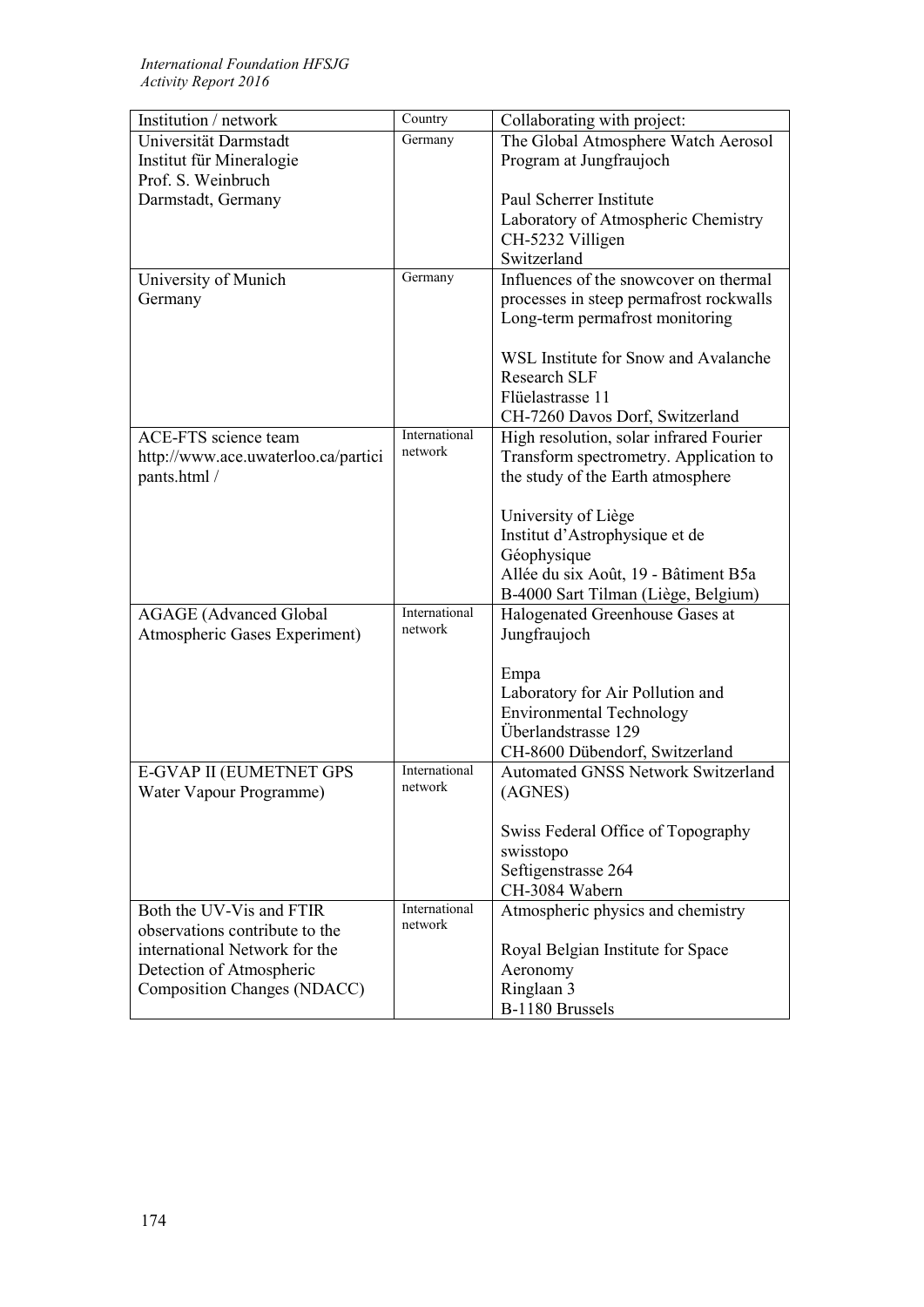| Institution / network         | Country                   | Collaborating with project:               |
|-------------------------------|---------------------------|-------------------------------------------|
| Global Atmosphere Watch (GAW) | International             | National Air Pollution Monitoring         |
|                               | network                   | Network (NABEL)                           |
|                               |                           |                                           |
|                               |                           | Empa                                      |
|                               |                           | Laboratory for Air Pollution and          |
|                               |                           | <b>Environmental Technology</b>           |
|                               |                           | Überlandstrasse 129                       |
|                               |                           | CH-8600 Dübendorf, Switzerland            |
| Global Atmosphere Watch (GAW) | International             | Halogenated greenhouse gases at           |
|                               | network                   | Jungfraujoch                              |
|                               |                           |                                           |
|                               |                           |                                           |
|                               |                           | Empa                                      |
|                               |                           | Laboratory for Air Pollution and          |
|                               |                           | <b>Environmental Technology</b>           |
|                               |                           | Überlandstrasse 129                       |
|                               |                           | CH-8600 Dübendorf, Switzerland            |
| Globalview                    | International<br>networks | High precision carbon dioxide and         |
|                               |                           | oxygen measurements at Jungfraujoch       |
|                               |                           |                                           |
|                               |                           | Universität Bern                          |
|                               |                           | Physikalisches Institut                   |
|                               |                           | Sidlerstrasse 5                           |
|                               |                           | CH-3012 Bern                              |
| GNSS4SWEC (COST EU project)   | International             | <b>Automated GNSS Network Switzerland</b> |
|                               | networks                  | (AGNES)                                   |
|                               |                           |                                           |
|                               |                           | Swiss Federal Office of Topography        |
|                               |                           | swisstopo                                 |
|                               |                           | Seftigenstrasse 264                       |
|                               |                           | CH-3084 Wabern                            |
| Collaboration with the OMI,   | International             | Atmospheric physics and chemistry         |
| TROPOMI (S5P), ACE and MetOp  | networks                  |                                           |
| GOME-2 and IASI satellite     |                           | Royal Belgian Institute for Space         |
| communities                   |                           | Aeronomy                                  |
|                               |                           | Ringlaan 3                                |
|                               |                           | B-1180 Brussels                           |
| NDACC (Network for the        | International             | High resolution, solar infrared Fourier   |
| Detection of Atmospheric      | network                   | Transform spectrometry. Application to    |
|                               |                           |                                           |
| Composition Change,           |                           | the study of the Earth atmosphere         |
| http://www.ndacc.org/)        |                           |                                           |
|                               |                           | University of Liège                       |
|                               |                           | Institut d'Astrophysique et de            |
|                               |                           | Géophysique                               |
|                               |                           | Allée du six Août, 19 - Bâtiment B5a      |
|                               |                           | B-4000 Sart Tilman (Liège, Belgium)       |
| Obspack                       | International             | High precision carbon dioxide and         |
|                               | network                   | oxygen measurements at Jungfraujoch       |
|                               |                           |                                           |
|                               |                           | Universität Bern                          |
|                               |                           | Physikalisches Institut                   |
|                               |                           | Sidlerstrasse 5                           |
|                               |                           | CH-3012 Bern                              |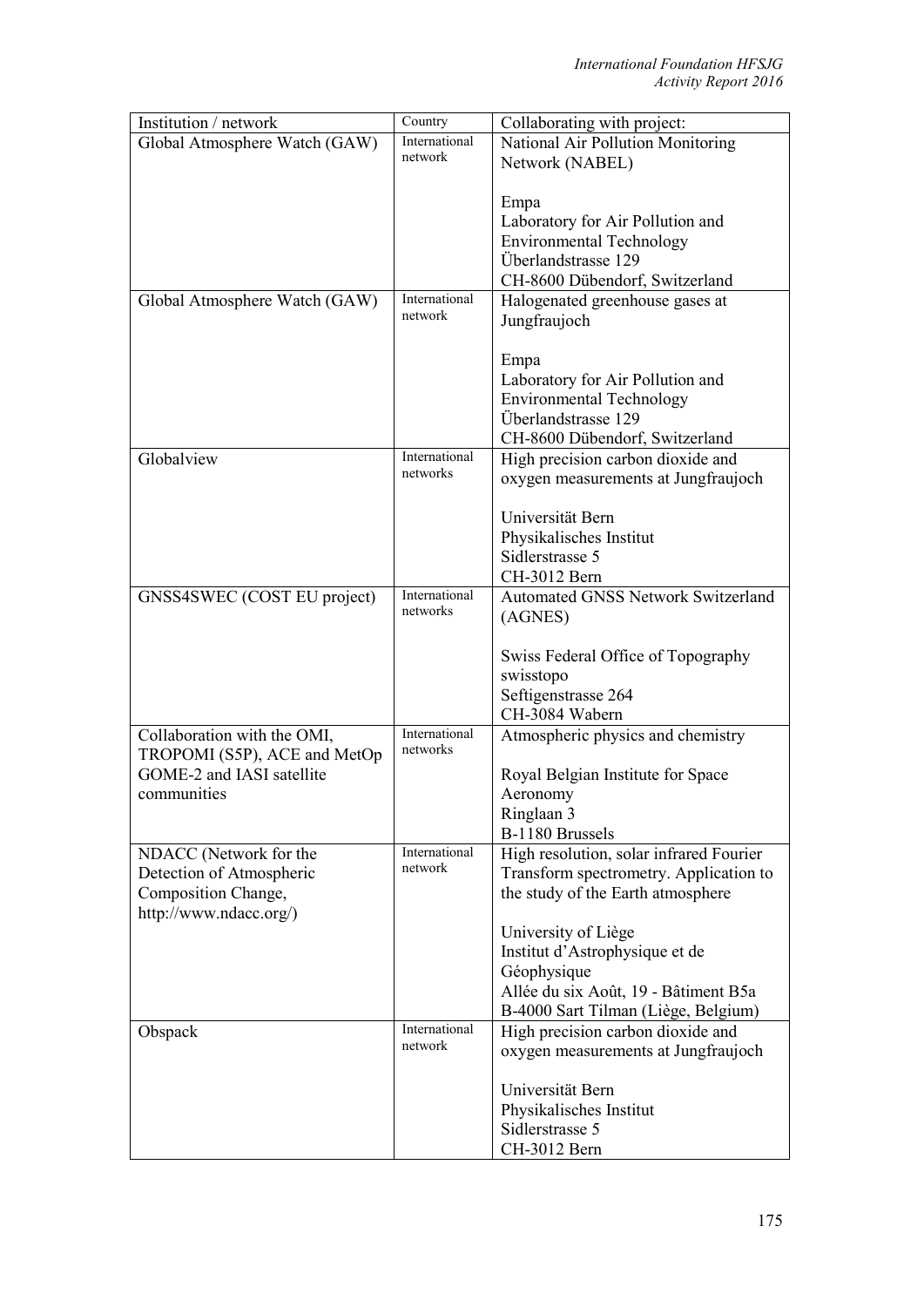| Institution / network              | Country       | Collaborating with project:               |
|------------------------------------|---------------|-------------------------------------------|
| Radiation data submitted to the    | International | Global Atmosphere Watch Radiation         |
| <b>World Radiation Data Centre</b> | network       | Measurements                              |
| (WRDC, St. Petersburg, Russian     |               |                                           |
| Federation) within the framework   |               | Federal Office of Meteorology and         |
| of the Global Atmosphere Watch     |               | <b>Climatology MeteoSwiss</b>             |
|                                    |               | Station Aérologique                       |
|                                    |               | Ch. de l'Aérologie 1                      |
|                                    |               | CH-1530 Payerne                           |
| Satellite experiments: IASI        | International | High resolution, solar infrared Fourier   |
| (Infrared Atmospheric Sounding     | network       | Transform spectrometry. Application to    |
| Interferometer), OMI, ENVISAT      |               | the study of the Earth atmosphere         |
|                                    |               |                                           |
|                                    |               | University of Liège                       |
|                                    |               | Institut d'Astrophysique et de            |
|                                    |               | Géophysique                               |
|                                    |               | Allée du six Août, 19 - Bâtiment B5a      |
|                                    |               | B-4000 Sart Tilman (Liège, Belgium)       |
| World Meteorological Organization  | International | Halogenated greenhouse gases at           |
| (WMO)                              | network       | Jungfraujoch                              |
|                                    |               |                                           |
|                                    |               | Empa                                      |
|                                    |               | Laboratory for Air Pollution and          |
|                                    |               | <b>Environmental Technology</b>           |
|                                    |               | Überlandstrasse 129                       |
|                                    |               | CH-8600 Dübendorf                         |
| Hebrew University of Jerusalem     | Israel        | Field measurements of aerosols acting as  |
| Assaf Zipori                       |               | ice nucleating particles and their        |
| Daniel Rosenfeld                   |               | influence on mixed-phase clouds           |
|                                    |               |                                           |
|                                    |               | Swiss Federal Office of Technology,       |
|                                    |               | ETH Zürich                                |
|                                    |               | Institute for Atmospheric and Climate     |
|                                    |               | Science                                   |
|                                    |               | Universitätsstrasse 16                    |
|                                    |               | CH-8092 Zürich, Switzerland               |
| Nagoya University                  | Japan         | SONTEL - Solar Neutron Telescope for      |
| Solar Terrestrial Environment      |               | the identification and the study of high- |
| Laboratory                         |               | energy neutrons produced in energetic     |
| Prof. Y. Matsubara                 |               | eruptions at the Sun                      |
| Prof. Y. Muraki                    |               |                                           |
| Dr. T. Sako                        |               | Universität Bern                          |
| Dr. S. Masuda                      |               | Physikalisches Institut                   |
| Nagoya 464-8601, Japan             |               | Sidlerstrasse 5                           |
|                                    |               | CH-3012 Bern                              |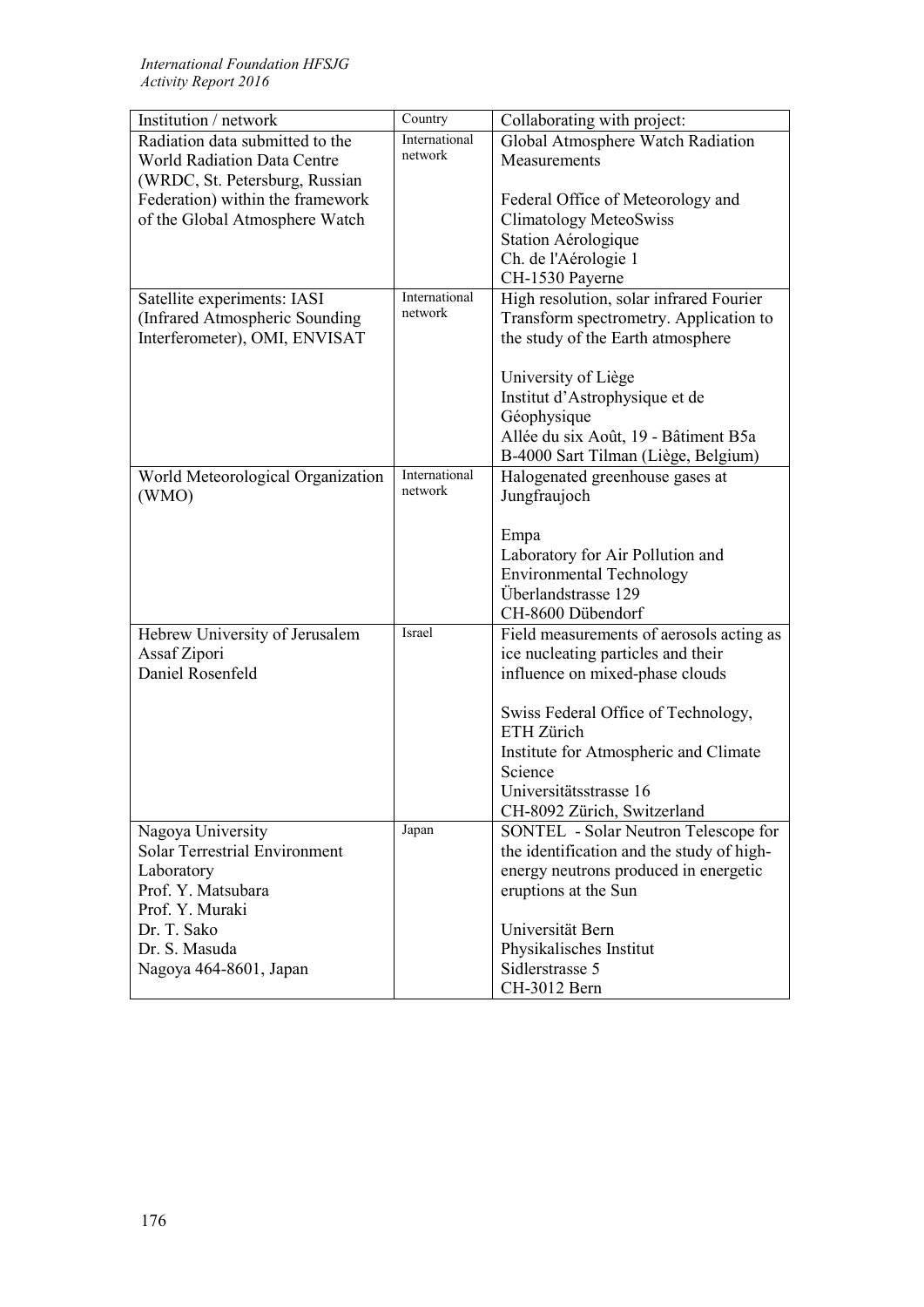| Institution / network                        | Country     | Collaborating with project:               |
|----------------------------------------------|-------------|-------------------------------------------|
| Nagoya University                            | Japan       | Development and scientific application    |
|                                              |             | of nuclear emulsion particle detectors to |
|                                              |             | geological problems                       |
|                                              |             |                                           |
|                                              |             | Institute of Geological Sciences          |
|                                              |             | University of Bern                        |
|                                              |             | Baltzerstrasse $1+3$                      |
|                                              |             | CH-3012 Bern                              |
|                                              |             | and                                       |
|                                              |             | Laboratory for High Energy Physics        |
|                                              |             | University of Bern                        |
|                                              |             | Sidlerstrasse 5                           |
|                                              |             | CH-3012 Bern                              |
| Korea Polar Research Institute               | Korea       | Halogenated greenhouse gases at           |
| <b>KOPRI</b>                                 |             | Jungfraujoch                              |
|                                              |             |                                           |
|                                              |             | Empa                                      |
|                                              |             | Laboratory for Air Pollution and          |
|                                              |             | <b>Environmental Technology</b>           |
|                                              |             | Überlandstrasse 129                       |
|                                              |             | CH-8600 Dübendorf                         |
| Aerosol d.o.o.                               | Slovenia    | The Global Atmosphere Watch Aerosol       |
| Grisa Mocnik                                 |             | Program at Jungfraujoch                   |
| and                                          |             |                                           |
| Int. Postgraduate School                     |             | Paul Scherrer Institute                   |
| Jozef Stefan                                 |             | Laboratory of Atmospheric Chemistry       |
| Ljubljana, Slovenia                          | Switzerland | CH-5232 Villigen, Switzerland             |
| <b>Aerosol Consulting ML</b>                 |             | The Global Atmosphere Watch Aerosol       |
| Ennetbaden, Switzerland                      |             | Program at Jungfraujoch                   |
|                                              |             |                                           |
|                                              |             | Paul Scherrer Institute                   |
|                                              |             | Laboratory of Atmospheric Chemistry       |
| Astronomical Institute of the                | Switzerland | CH-5232 Villigen, Switzerland             |
|                                              |             | Stellarium Gornergrat                     |
| University of Bern (AIUB)<br>Sidlerstrasse 5 |             | Center for Space and Habitability         |
| CH-3012 Bern                                 |             |                                           |
|                                              |             | University of Bern<br>Parkterrasse 14     |
|                                              |             | CH-3012 Bern                              |
| Bundesamt für Umwelt (BAFU)/                 | Switzerland | National Air Pollution Monitoring         |
| Federal Office for the Environment           |             | Network (NABEL)                           |
| (FOEN)                                       |             |                                           |
|                                              |             | Empa                                      |
|                                              |             | Swiss Federal Laboratories for Materials  |
|                                              |             | Science and Technology                    |
|                                              |             | Ueberlandstrasse 129                      |
|                                              |             | CH-8600 Dübendorf                         |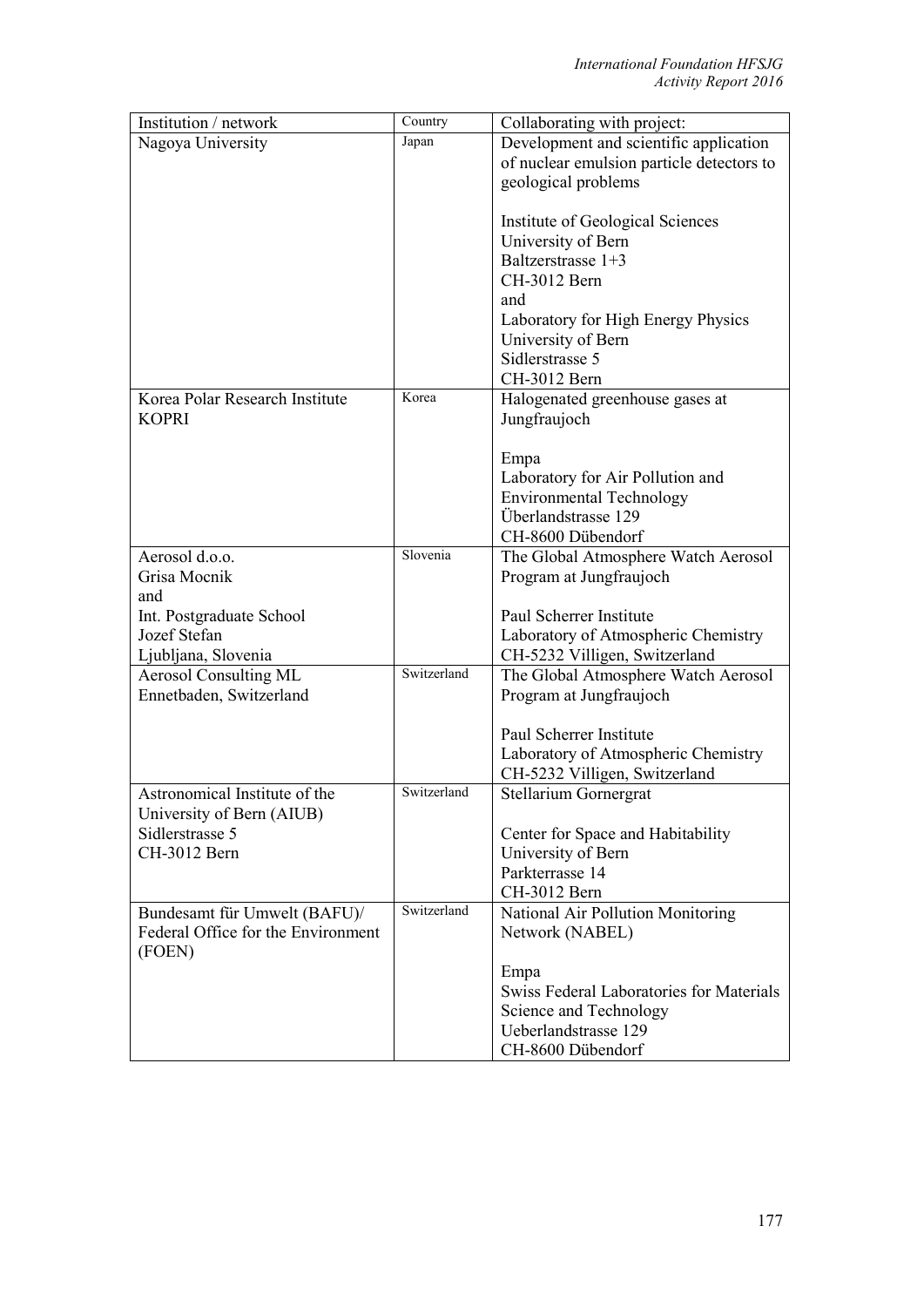| Institution / network              | Country     | Collaborating with project:               |
|------------------------------------|-------------|-------------------------------------------|
| Bundesamt für Umwelt (BAFU)/       | Switzerland | Halogenated greenhouse gases at           |
| Federal Office for the Environment |             | Jungfraujoch                              |
| (FOEN)                             |             |                                           |
|                                    |             | Empa                                      |
|                                    |             | Laboratory for Air                        |
|                                    |             | Pollution/Environmental Technology        |
|                                    |             | Ueberlandstrasse 129                      |
|                                    |             | CH-8600 Dübendorf                         |
| Bundesamt für Umwelt (BAFU)        | Switzerland | PermaSense                                |
| Dr. Hugo Raetzo                    |             |                                           |
| <b>Bern</b>                        |             | ETH Zürich                                |
|                                    |             | Computer Engineering and Networks         |
|                                    |             | Laboratory (TIK)                          |
|                                    |             | Gloriastrasse 35                          |
|                                    |             | CH-8092 Zürich                            |
| Burgergemeinde Zermatt             | Switzerland | Stellarium Gornergrat                     |
| Bahnhofstrasse 53                  |             |                                           |
| CH-3920 Zermatt                    |             | Center for Space and Habitability         |
|                                    |             | Universität Bern                          |
|                                    |             | Parkterrasse 14                           |
|                                    |             | CH-3012 Bern                              |
| Centre for Aviation, School of     | Switzerland | Development of an airborne sensor for     |
| Engineering, Zurich University of  |             | the reliable discrimination of volcanic   |
| Applied Sciences (ZHAW)            |             | ash particles from water droplets or ice  |
| Prof. Dr. Bruno Neininger          |             | crystals                                  |
| Winterthur                         |             |                                           |
|                                    |             | Institute of Aerosol and Sensor           |
|                                    |             | Technology, University of Applied         |
|                                    |             | Sciences Northwestern Switzerland         |
|                                    |             | Klosterzelgstrasse 2                      |
|                                    |             | CH-5210 Windisch                          |
| <b>EAWAG</b>                       | Switzerland | 7Be, 10Be and 36Cl in monthly             |
| Alfred Lück                        |             | precipitation                             |
| Überlandstrasse 133                |             |                                           |
| CH-8600 Dübendorf                  |             | ETH Zürich                                |
|                                    |             | Labor für Ionenstrahlphysik               |
|                                    |             | Otto-Stern-Weg 5                          |
|                                    |             | CH-8093 Zürich                            |
| Empa                               | Switzerland | High precision carbon dioxide and         |
| Laboratory for Air                 |             | oxygen measurements at Jungfraujoch       |
| Pollution/Environmental            |             |                                           |
| Technology                         |             | Universität Bern                          |
| Ueberlandstrasse 129               |             | Physikalisches Institut                   |
| CH-8600 Dübendorf                  |             | Sidlerstrasse 5                           |
|                                    |             | CH-3012 Bern                              |
| Empa                               | Switzerland | Biological ice nucleators at tropospheric |
| <b>NABEL</b>                       |             | cloud height                              |
| Laboratory for Air                 |             |                                           |
| Pollution/Environmental            |             | University of Basel                       |
| Technology                         |             | Department of Environmental Sciences      |
| CH-8600 Dübendorf                  |             | Bernoullistrasse 30                       |
|                                    |             | CH-4056 Basel                             |
|                                    |             |                                           |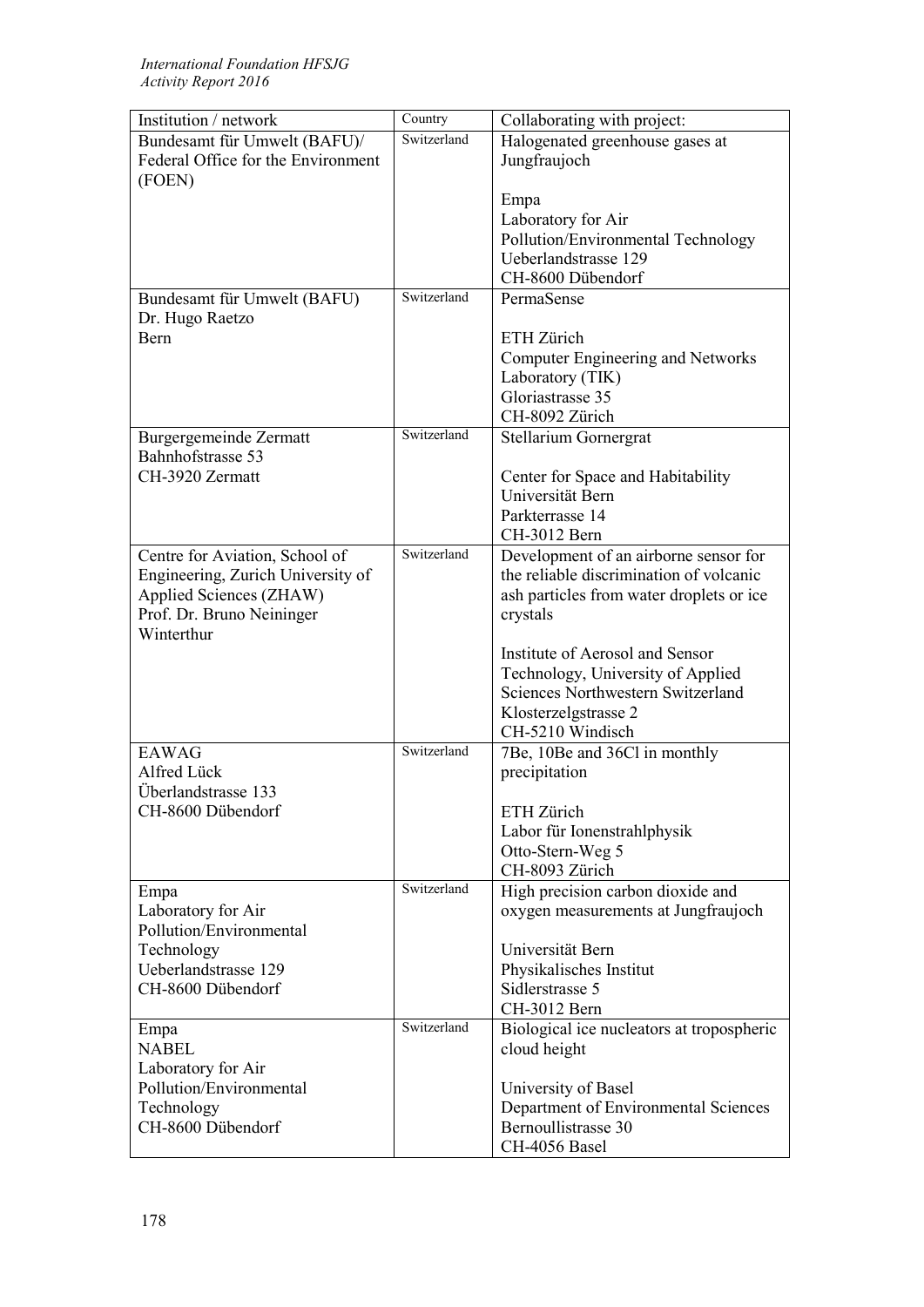| Institution / network              | Country     | Collaborating with project:             |
|------------------------------------|-------------|-----------------------------------------|
| Empa                               | Switzerland | High resolution, solar infrared Fourier |
| Laboratory for Air                 |             | Transform spectrometry. Application to  |
| Pollution/Environmental            |             | the study of the Earth atmosphere       |
| Technology                         |             |                                         |
| Ueberlandstrasse 129               |             | University of Liège                     |
| CH-8600 Dübendorf                  |             | Institut d'Astrophysique et de          |
|                                    |             | Géophysique                             |
|                                    |             | Allée du six Août, 19 - Bâtiment B5a    |
|                                    |             | B-4000 Sart Tilman (Liège, Belgium)     |
| Empa                               | Switzerland | The Global Atmosphere Watch Aerosol     |
| Laboratory for Air                 |             | Program at Jungfraujoch                 |
| Pollution/Environmental            |             | Cloud condensation nuclei-activity of   |
| Technology                         |             | black carbon particles during the CLoud |
| Dr. C. Hüglin, Dr. S. Henne,       |             | and Aerosol Characterization            |
| Dr. S. Reimann, Dr. M. Steinbacher |             | Experiment (CLACE)                      |
| Ueberlandstrasse 129               |             |                                         |
| CH-8600 Dübendorf                  |             | Paul Scherrer Institute                 |
|                                    |             | Laboratory of Atmospheric Chemistry     |
|                                    |             | CH-5232 Villigen                        |
|                                    |             | Switzerland                             |
| Empa                               | Switzerland | SwissQuick: Emissions and imissions of  |
| Laboratory for Air                 |             | atmospheric mercury in Switzerland      |
| Pollution/Environmental            |             |                                         |
| Technology                         |             | Institute for Chemical and              |
| Dr. Stephan Henne                  |             | Bioengineering                          |
| Überlandstrasse 129                |             | ETH Zürich                              |
| CH-8600 Dübendorf                  |             | Vladimir-Prelog-Weg 1                   |
|                                    |             | CH-8093 Zürich                          |
| Empa                               | Switzerland | Iodine, selenium, bromine, and sulfur   |
| Laboratory for Air                 |             | speciation in precipitation from        |
| Pollution/Environmental            |             | Jungfraujoch and Pic du Midi            |
| Technology                         |             |                                         |
| Dr. Stephan Henne                  |             | Eawag                                   |
| Überlandstrasse 129                |             | Department Water Resources and          |
| CH-8600 Dübendorf                  |             | Drinking Water                          |
|                                    |             | Überlandstrasse 133                     |
|                                    |             | CH-8600 Dübendorf                       |
| Empa                               | Switzerland | Baseline characterization of air masses |
| Laboratory for Air                 |             | using radon-222                         |
| Pollution/Environmental            |             |                                         |
| Technology                         |             | University of Basel                     |
| CH-8600 Dübendorf                  |             | Department of Environmental Sciences    |
|                                    |             | Bernoullistrasse 30                     |
|                                    |             | CH-4056 Basel                           |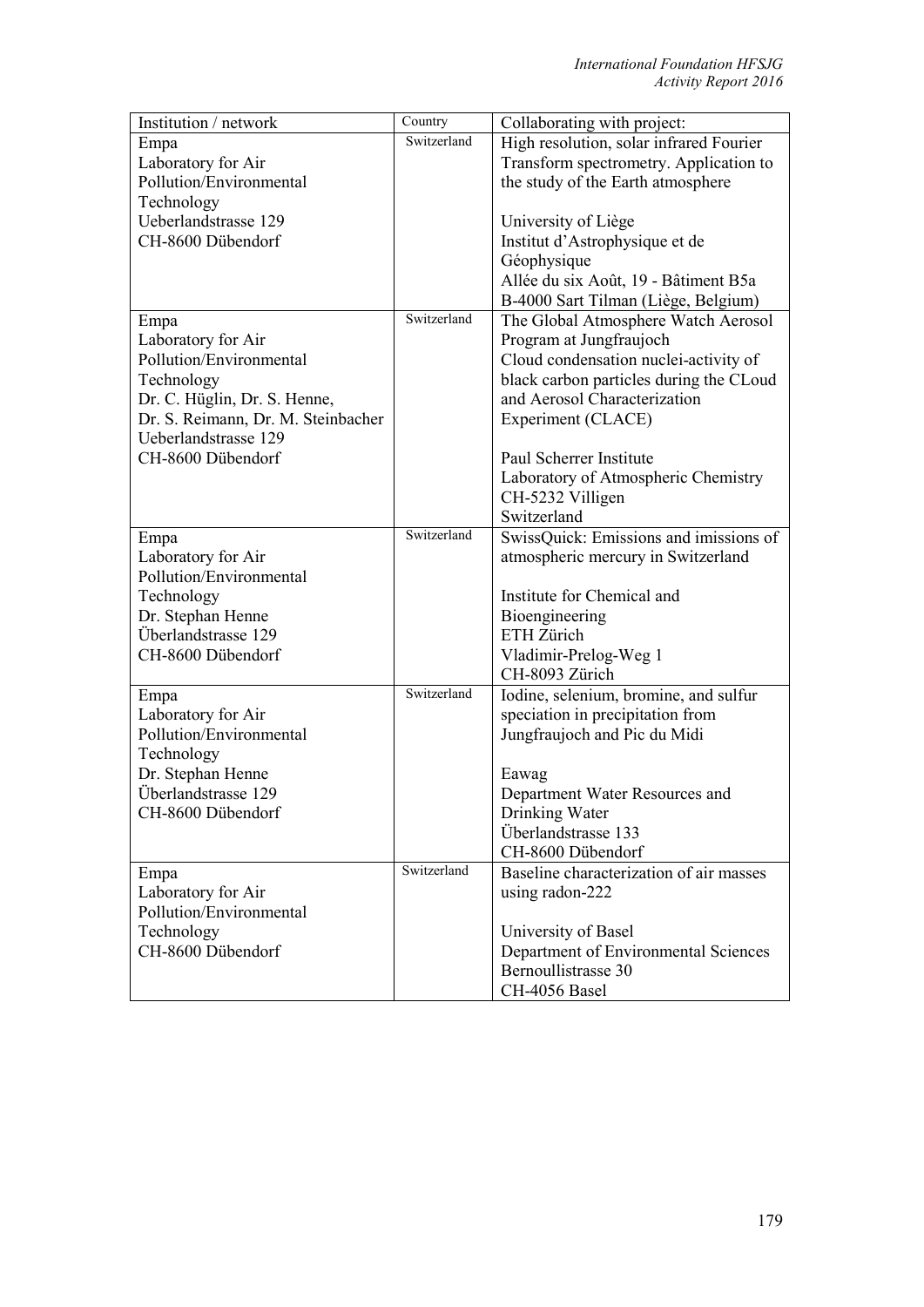| Institution / network         | Country     | Collaborating with project:              |
|-------------------------------|-------------|------------------------------------------|
| Empa                          | Switzerland | Field measurements of aerosols acting as |
| Laboratory for Air            |             | ice nucleating particles and their       |
| Pollution/Environmental       |             | influence on mixed-phase clouds          |
| Technology                    |             |                                          |
| Dr. Martin Steinbacher        |             | Swiss Federal Office of Technology,      |
| Dr. Stephan Henne             |             | ETH Zürich                               |
| CH-8600 Dübendorf             |             | Institute for Atmospheric and Climate    |
|                               |             | Science                                  |
|                               |             | Universitätsstrasse 16                   |
|                               |             | CH-8092 Zürich, Switzerland              |
| ETH Zürich                    | Switzerland | Influences of the snowcover on thermal   |
| Swiss Federal Institute of    |             | processes in steep permafrost rockwalls  |
| Technology                    |             | Long-term permafrost monitoring          |
| Computer Engineering and      |             |                                          |
| Networks Laboratory           |             | WSL Institute for Snow and Avalanche     |
| Dr. Jan Beutel                |             | <b>Research SLF</b>                      |
| Gloriastrasse 35              |             | Flüelastrasse 11                         |
| CH-8092 Zurich                |             | CH-7260 Davos Dorf, Switzerland          |
| ETH Zürich                    | Switzerland | Iodine, selenium, bromine, and sulfur    |
| Swiss Federal Institute of    |             | speciation in precipitation from         |
| Technology                    |             | Jungfraujoch and Pic du Midi             |
| Department of Earth Sciences  |             |                                          |
| Geological Institute          |             | Eawag                                    |
| Prof. Stefano Bernasconi      |             | Department Water Resources and           |
| Sonneggstrasse 5              |             | Drinking Water                           |
| CH-8092 Zürich                |             | Überlandstrasse 133                      |
|                               |             | CH-8600 Dübendorf                        |
| ETH Zürich                    | Switzerland | The Global Atmosphere Watch Aerosol      |
| Swiss Federal Institute of    |             | Program at Jungfraujoch                  |
| Technology                    |             |                                          |
| Institute for Atmospheric and |             | Paul Scherrer Institute                  |
| <b>Climate Science</b>        |             | Laboratory of Atmospheric Chemistry      |
| Prof. U. Lohmann              |             | CH-5232 Villigen                         |
| Prof. T. Peter                |             | Switzerland                              |
| Universitätstrasse 16         |             |                                          |
| CH-8092 Zürich                |             |                                          |
| ETH Zürich                    | Switzerland | Environmental radionuclides and stable   |
|                               |             |                                          |
| VAW-Glaziologie<br>A. Bauder  |             | isotopes as tracers for transport        |
|                               |             | processes in snow                        |
| Hönggerbergring 26            |             |                                          |
| CH-8093 Zürich                |             | Helmholtz Zentrum München                |
|                               |             | German Research Center for               |
|                               |             | <b>Environmental Health</b>              |
|                               |             | Institute of Radiation Protection        |
|                               |             | Ingolstädter Landstrasse 1               |
|                               |             | D-85764 Neuherberg                       |
|                               |             | Germany                                  |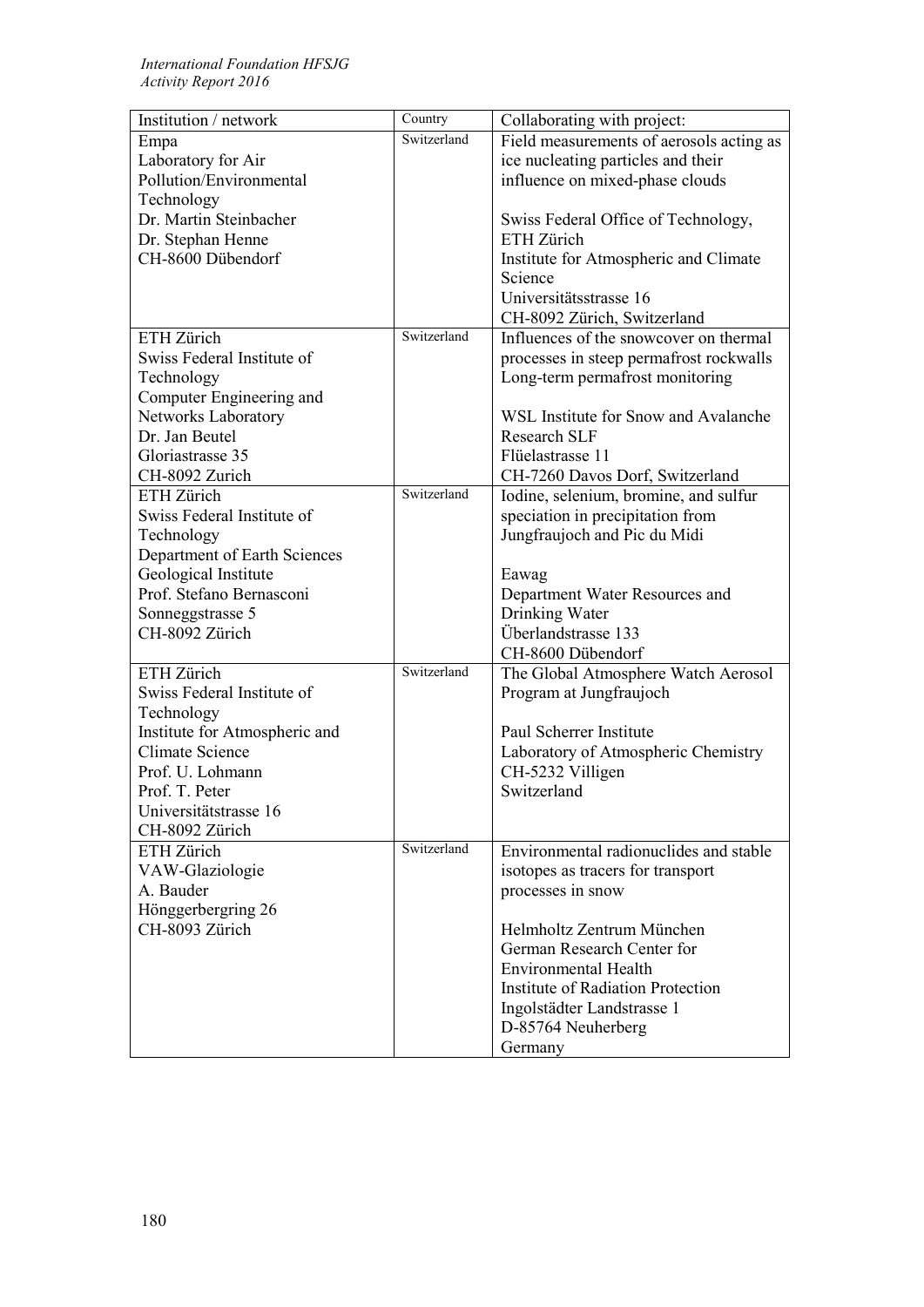| Institution / network           | Country     | Collaborating with project:                    |
|---------------------------------|-------------|------------------------------------------------|
| ETH Zürich                      | Switzerland | <b>Automated GNSS Network Switzerland</b>      |
| Institute of Geodesy and        |             | (AGNES)                                        |
| Photogrammetry                  |             |                                                |
| Stefano-Franscini-Platz 5       |             | Swiss Federal Office of Topography             |
| CH-8093 Zürich                  |             | swisstopo                                      |
|                                 |             | Seftigenstrasse 264                            |
|                                 |             | CH-3084 Wabern                                 |
| Institut für Aerosol- und       | Switzerland | The Global Atmosphere Watch Aerosol            |
| Sensortechnik, Fachhochschule   |             | Program at Jungfraujoch                        |
| Nordwestschweiz, Windisch       |             | Cloud condensation nuclei-activity of          |
| Prof. H. Burtscher              |             | black carbon particles during the CLoud        |
| Dr. E. Weingartner              |             | and Aerosol Characterization                   |
| Dr. M. Fierz                    |             | Experiment (CLACE)                             |
|                                 |             | Paul Scherrer Institute                        |
|                                 |             | Laboratory of Atmospheric Chemistry            |
|                                 |             | CH-5232 Villigen                               |
| Jungfrau Railways train station | Switzerland | Effect of low atmospheric pressure on          |
| Kleine Scheidegg - Andre Hofer  |             | diploid sexual and triploid apomictic          |
|                                 |             | dandelions (Taraxacum officinale agg.)         |
|                                 |             | Institut für Pflanzenwissenschaften            |
|                                 |             | Universität Bern                               |
|                                 |             | Altenbergrain 21                               |
|                                 |             | CH-3013 Bern                                   |
| 3100 Kulmhotel Gornergrat       | Switzerland | Stellarium Gornergrat                          |
| Gornergrat 3100m                |             |                                                |
| CH-3920 Zermatt                 |             | Center for Space and Habitability              |
|                                 |             | University of Bern                             |
|                                 |             | Parkterrasse 14                                |
|                                 |             | CH-3012 Bern                                   |
| <b>METAIR AG</b>                | Switzerland | Development of an airborne sensor for          |
| Airfield LSZN                   |             | the reliable discrimination of volcanic        |
| Hausen am Albis                 |             | ash particles from water droplets or ice       |
|                                 |             | crystals                                       |
|                                 |             | Institute of Aerosol and Sensor                |
|                                 |             | Technology, University of Applied              |
|                                 |             | Sciences Northwestern Switzerland              |
|                                 |             | Klosterzelgstrasse 2                           |
|                                 |             | CH-5210 Windisch                               |
| MeteoSwiss                      | Switzerland | National Air Pollution Monitoring              |
|                                 |             | Network (NABEL)                                |
|                                 |             |                                                |
|                                 |             | Empa                                           |
|                                 |             | Swiss Federal Laboratories for Materials       |
|                                 |             | Science and Technology<br>Ueberlandstrasse 129 |
|                                 |             |                                                |
|                                 |             | CH-8600 Dübendorf                              |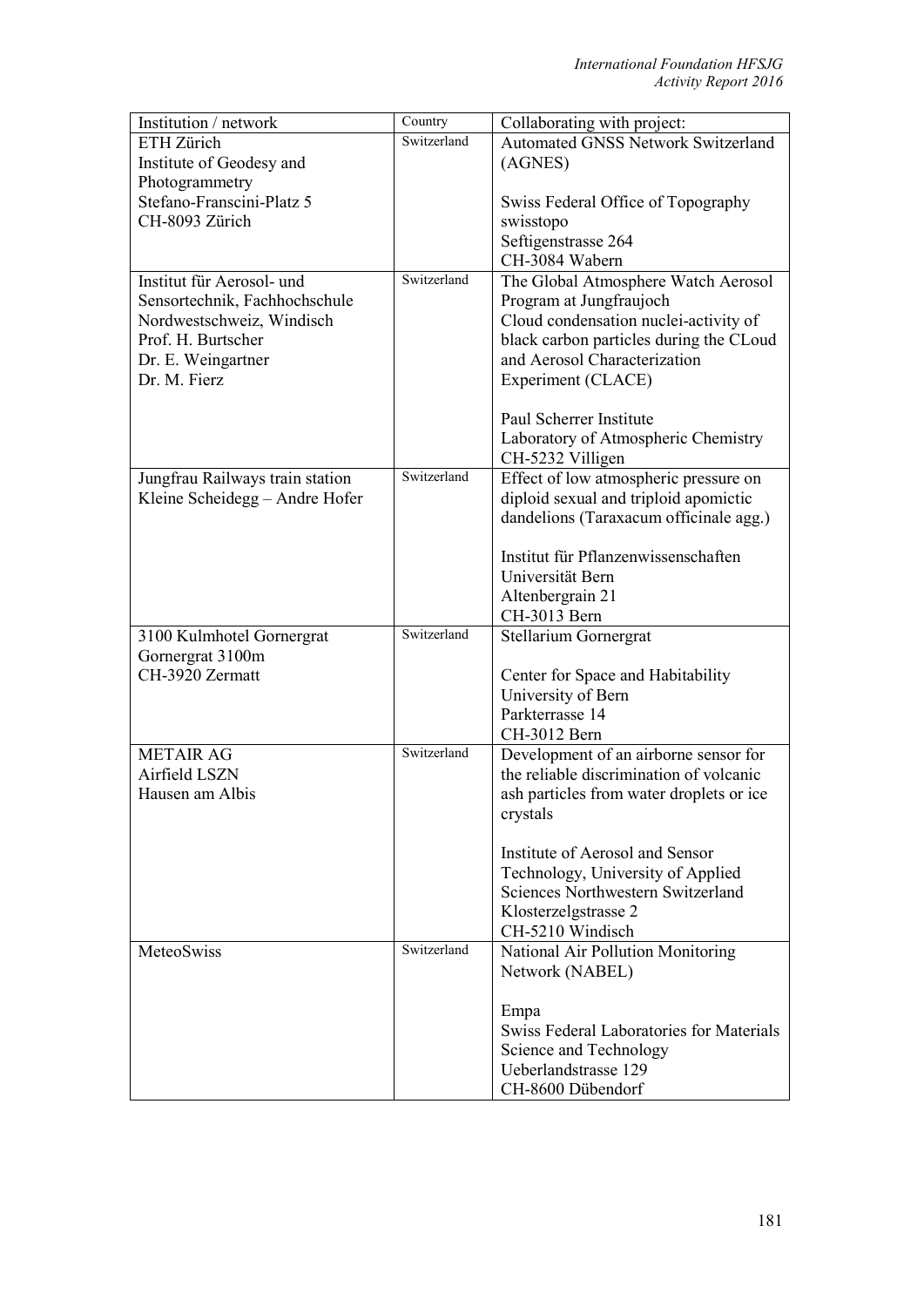| Institution / network                | Country     | Collaborating with project:                                            |
|--------------------------------------|-------------|------------------------------------------------------------------------|
| MeteoSwiss                           | Switzerland | Comprehensive Radiation Flux                                           |
|                                      |             | Assessment (CRUX)                                                      |
|                                      |             |                                                                        |
|                                      |             | Physikalisch-Meteorologisches                                          |
|                                      |             | <b>Observatorium Davos PMOD</b>                                        |
|                                      |             | <b>World Radiation Center WRC</b>                                      |
|                                      |             | Dorfstrasse 33                                                         |
|                                      |             | CH-7260 Davos Dorf                                                     |
|                                      | Switzerland | <b>Automated GNSS Network Switzerland</b>                              |
| MeteoSwiss, Zurich and Payerne       |             |                                                                        |
|                                      |             | (AGNES)                                                                |
|                                      |             |                                                                        |
|                                      |             | Swiss Federal Office of Topography                                     |
|                                      |             | swisstopo                                                              |
|                                      |             | Seftigenstrasse 264                                                    |
|                                      |             | CH-3084 Wabern                                                         |
| MeteoSwiss, Payerne                  | Switzerland | The Global Atmosphere Watch Aerosol                                    |
| Office fédéral de météorologie et de |             | Program at Jungfraujoch                                                |
| climatologie MétéoSuisse             |             |                                                                        |
| Dr. D. Ruffieux                      |             | Paul Scherrer Institute                                                |
| ch. de l'Aérologie                   |             | Laboratory of Atmospheric Chemistry                                    |
| CH-1530 Payerne                      |             | CH-5232 Villigen, Switzerland                                          |
| Paul Scherrer Institute              | Switzerland | Biological ice nucleators at tropospheric                              |
| Laboratory of Atmospheric            |             | cloud height                                                           |
| Chemistry                            |             |                                                                        |
| CH-5232 Villigen                     |             | University of Basel                                                    |
| Switzerland                          |             | Department of Environmental Sciences                                   |
|                                      |             | Bernoullistrasse 30                                                    |
|                                      |             | CH-4056 Basel                                                          |
| Paul Scherrer Institute              | Switzerland | Development of an airborne sensor for                                  |
| Laboratory of Atmospheric            |             | the reliable discrimination of volcanic                                |
| Chemistry                            |             | ash particles from water droplets or ice                               |
| Dr. Martin Gysel                     |             | crystals                                                               |
| CH-5232 Villigen                     |             |                                                                        |
| Switzerland                          |             | Institute of Aerosol and Sensor                                        |
|                                      |             |                                                                        |
|                                      |             | Technology, University of Applied<br>Sciences Northwestern Switzerland |
|                                      |             |                                                                        |
|                                      |             | Klosterzelgstrasse 2                                                   |
|                                      |             | CH-5210 Windisch                                                       |
| Paul Scherrer Institute              | Switzerland | Assessment of high altitude aerosol and                                |
| Laboratory of Atmospheric            |             | cloud characteristics, cirrus climatology                              |
| Chemistry                            |             |                                                                        |
| CH-5232 Villigen                     |             | Swiss Federal Office of Technology,                                    |
| Switzerland                          |             | ETH Zürich                                                             |
|                                      |             | Institute for Atmospheric and Climate                                  |
|                                      |             | Science                                                                |
|                                      |             | Universitätsstrasse 16                                                 |
|                                      |             | CH-8092 Zürich, Switzerland                                            |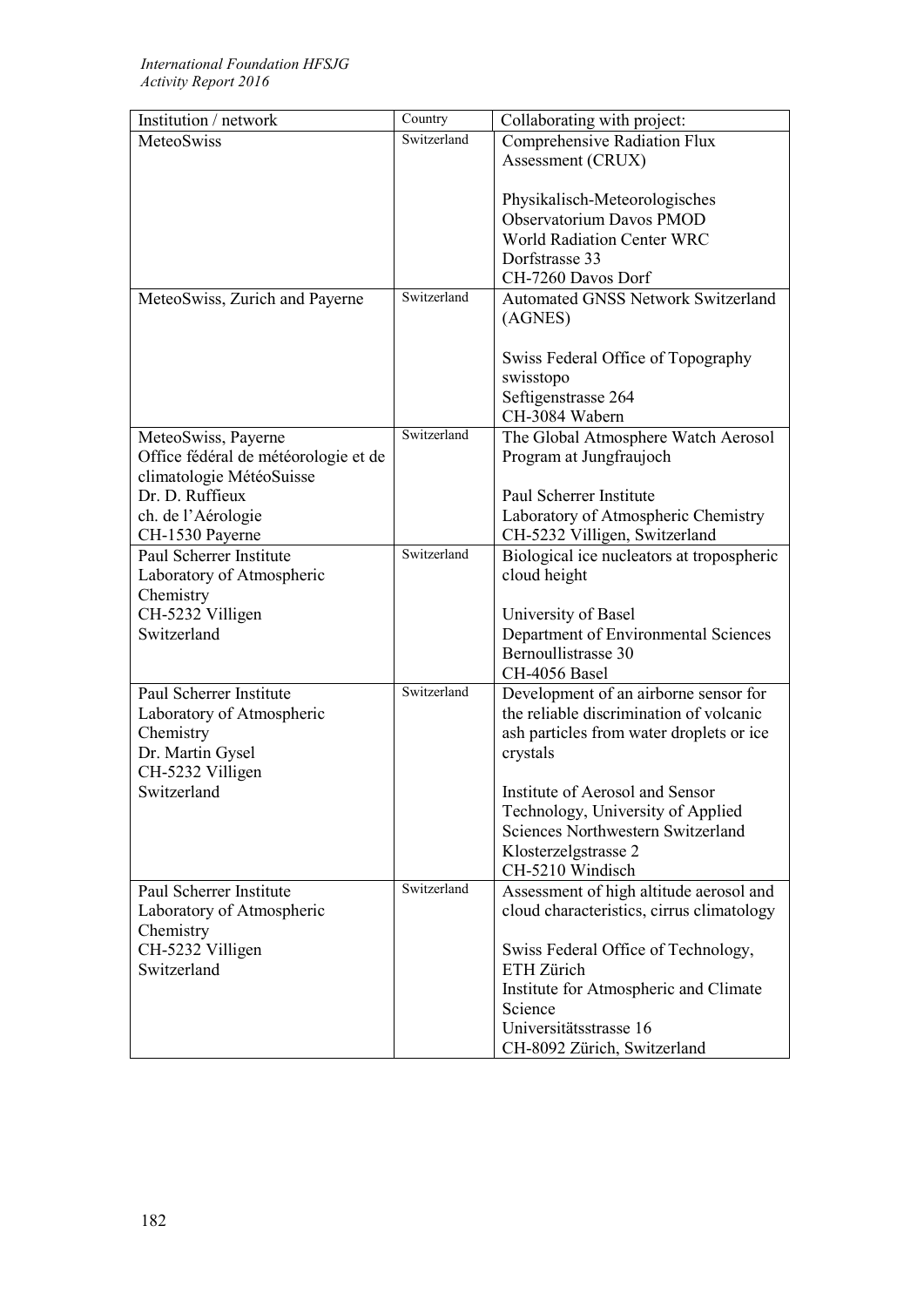| Institution / network       | Country     | Collaborating with project:                     |
|-----------------------------|-------------|-------------------------------------------------|
| Paul Scherrer Institute     | Switzerland | Baseline characterization of air masses         |
| Laboratory of Atmospheric   |             | using radon-222                                 |
| Chemistry                   |             |                                                 |
| CH-5232 Villigen            |             | University of Basel                             |
| Switzerland                 |             | Department of Environmental Sciences            |
|                             |             | Bernoullistrasse 30                             |
|                             |             | CH-4056 Basel                                   |
| Paul Scherrer Institute     | Switzerland | Field measurements of aerosols acting           |
| Laboratory of Atmospheric   |             | as ice nucleating particles and their           |
| Chemistry                   |             | influence on mixed-phase clouds                 |
| Prof. Urs Baltensperger     |             |                                                 |
| Dr. Erik Herrmann           |             | Swiss Federal Office of Technology,             |
| Dr. Nicolas Bukowiecki      |             | ETH Zürich                                      |
| CH-5232 Villigen            |             | Institute for Atmospheric and Climate           |
| Switzerland                 |             | Science                                         |
|                             |             | Universitätsstr. 16                             |
|                             |             | CH-8092 Zürich, Switzerland                     |
| Paul Scherrer Institute     | Switzerland | National Air Pollution Monitoring               |
| Laboratory of Atmospheric   |             | Network (NABEL)                                 |
| Chemistry                   |             |                                                 |
| CH-5232 Villigen            |             | Empa                                            |
| Switzerland                 |             | <b>Swiss Federal Laboratories for Materials</b> |
|                             |             | Science and Technology                          |
|                             |             | Ueberlandstrasse 129                            |
|                             |             | CH-8600 Dübendorf                               |
| Paul Scherrer Institute     | Switzerland | Investigation of free tropospheric              |
| Laboratory of Atmospheric   |             | nucleation                                      |
| Chemistry                   |             |                                                 |
| CH-5232 Villigen            |             | Department of Physics                           |
| Switzerland                 |             | University of Helsinki                          |
|                             |             | Gustaf Hällströmin katu 2a                      |
|                             |             | FI-00560 Helsinki, Finland                      |
| Paul Scherrer Institute     | Switzerland | Environmental radionuclides and stable          |
| <b>Analytical Chemistry</b> |             | isotopes as tracers for transport               |
| M. Schwikowski              |             | processes in snow                               |
| CH-5232 Villigen            |             |                                                 |
| Switzerland                 |             | Helmholtz Zentrum München                       |
|                             |             | German Research Center for                      |
|                             |             | <b>Environmental Health</b>                     |
|                             |             | Institute of Radiation Protection               |
|                             |             | Ingolstädter Landstrasse 1                      |
|                             |             | D-85764 Neuherberg                              |
|                             |             | Germany                                         |
| PermaSense Network          | Switzerland | Influences of the snowcover on thermal          |
| www.permasense.ch           |             | processes in steep permafrost rockwalls         |
|                             |             | Long-term permafrost monitoring                 |
|                             |             | WSL Institute for Snow and Avalanche            |
|                             |             | Research SLF                                    |
|                             |             | Flüelastrasse 11                                |
|                             |             | CH-7260 Davos Dorf, Switzerland                 |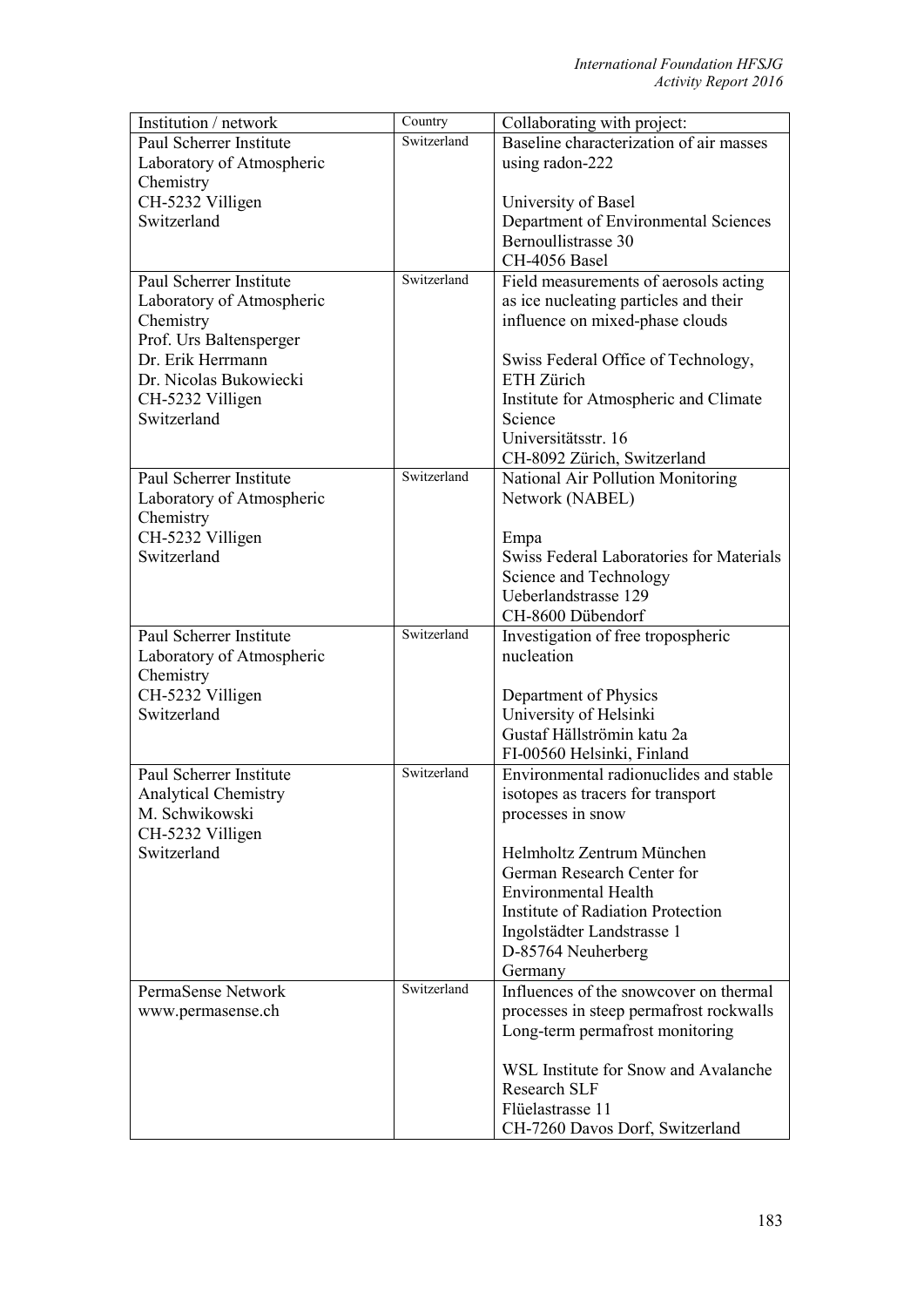| Institution / network                | Country     | Collaborating with project:             |
|--------------------------------------|-------------|-----------------------------------------|
| <b>PERMOS</b> (Permafrost Monitoring | Switzerland | Influences of the snowcover on thermal  |
| Switzerland)                         |             | processes in steep permafrost rockwalls |
| http://www.permos.ch/                |             | Long-term permafrost monitoring         |
|                                      |             |                                         |
|                                      |             | WSL Institute for Snow and Avalanche    |
|                                      |             | <b>Research SLF</b>                     |
|                                      |             | Flüelastrasse 11                        |
|                                      |             | CH-7260 Davos Dorf, Switzerland         |
| PERMOS (Permafrost Monitoring        | Switzerland | PermaSense                              |
| Switzerland)                         |             |                                         |
| Dr. Jeannette Noetzli                |             | ETH Zürich                              |
|                                      |             | Computer Engineering and Networks       |
|                                      |             | Laboratory (TIK)                        |
|                                      |             | Gloriastrasse 35                        |
|                                      |             | CH-8092 Zürich                          |
| Studiengesellschaft Mont Soleil      | Switzerland | Long-term study for the efficiency of   |
| Les Brenet                           |             | photovoltaic elements in the high       |
|                                      |             | mountains                               |
|                                      |             |                                         |
|                                      |             | Berner Fachhochschule BFH               |
|                                      |             | Technik und Informatik (TI)             |
|                                      |             | Labor für Photovoltaik                  |
|                                      |             | Jlcoweg 1                               |
|                                      |             | CH-3400 Burgdorf                        |
| Study of solar photometry (aerosol   | Switzerland | Global Atmosphere Watch Radiation       |
| optical depth) and long-wave         |             | Measurements                            |
| infrared radiative forcing in        |             |                                         |
| collaboration with the               |             | Federal Office of Meteorology and       |
| Physikalisch Meteorologisches        |             | <b>Climatology MeteoSwiss</b>           |
| Observatorium Davos (PMOD),          |             | Station Aérologique 1                   |
| World Radiation Center (WRC)         |             | Ch. de l'Aérologie                      |
| Dorfstrasse 33                       |             | CH-1530 Payerne                         |
| CH-7260 Davos Dorf                   |             |                                         |
| Swiss Federal Office for the         | Switzerland | SwissQuick: Emissions and imissions of  |
| Environment (FOEN)                   |             | atmospheric mercury in Switzerland      |
|                                      |             |                                         |
|                                      |             | Institute for Chemical and              |
|                                      |             | Bioengineering                          |
|                                      |             | ETH Zürich                              |
|                                      |             | Vladimir-Prelog-Weg 1                   |
| Swiss GCOS office                    | Switzerland | CH-8093 Zürich                          |
|                                      |             | High precision carbon dioxide and       |
|                                      |             | oxygen measurements at Jungfraujoch     |
|                                      |             | Universität Bern                        |
|                                      |             |                                         |
|                                      |             | Physikalisches Institut                 |
|                                      |             | Sidlerstrasse 5                         |
|                                      |             | CH-3012 Bern                            |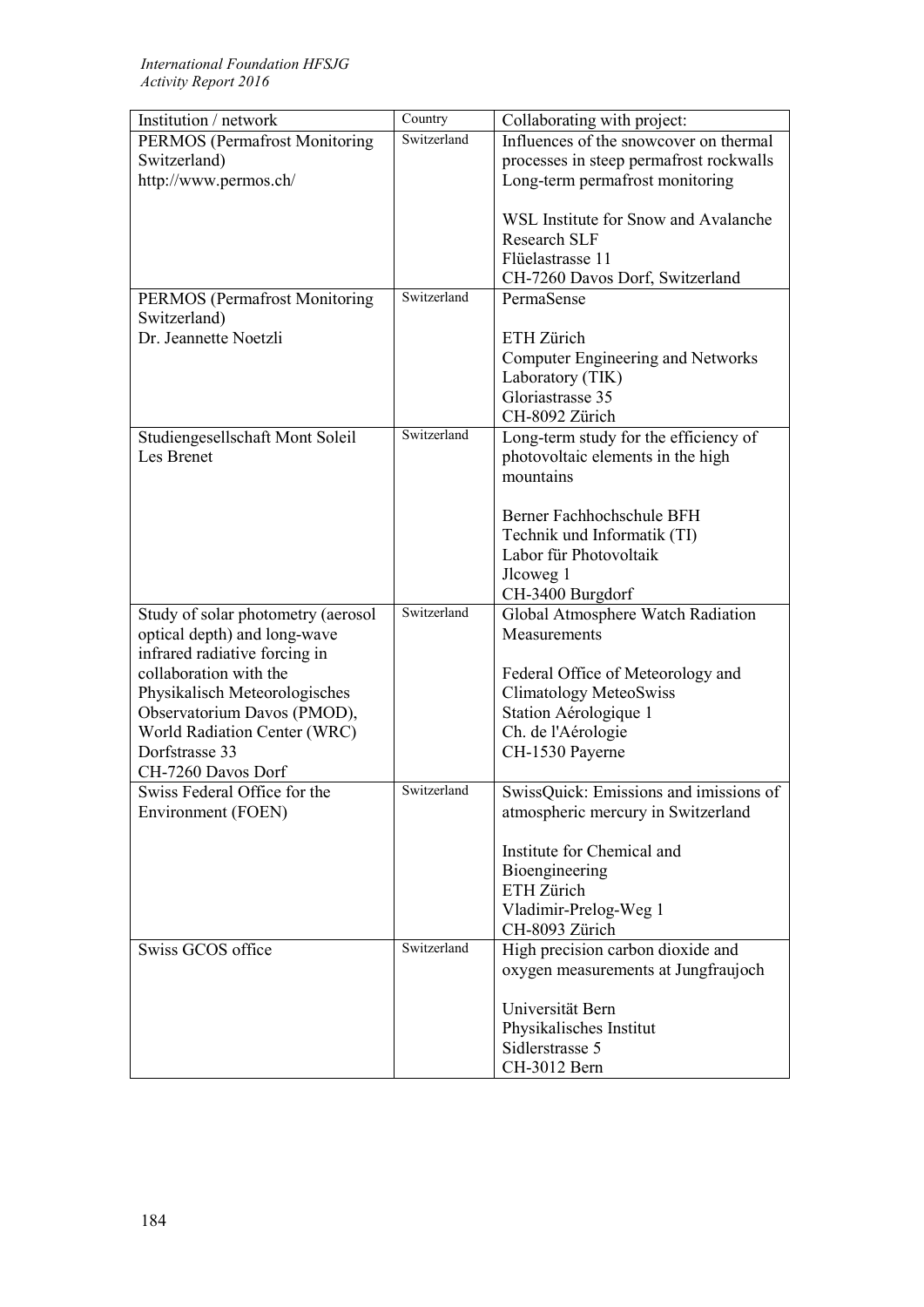| Institution / network                   | Country     | Collaborating with project:               |
|-----------------------------------------|-------------|-------------------------------------------|
| <b>Swiss Glacier Monitoring Network</b> | Switzerland | Glaciological investigations on the       |
| (GLAMOS)                                |             | Grosser Aletschgletscher                  |
| http://www.glamos.ch                    |             |                                           |
|                                         |             | ETH Zürich                                |
|                                         |             | Versuchsanstalt für Wasserbau,            |
|                                         |             | Hydrologie und Glaziologie (VAW)          |
|                                         |             | Hönggerbergring 26                        |
|                                         |             | CH-8093 Zürich                            |
| <b>Tofwerk AG</b>                       | Switzerland | The Global Atmosphere Watch Aerosol       |
| Dr. M. Hutterli                         |             | Program at Jungfraujoch                   |
| Thun, Switzerland                       |             |                                           |
|                                         |             | Paul Scherrer Institute                   |
|                                         |             | Laboratory of Atmospheric Chemistry       |
|                                         |             | CH-5232 Villigen                          |
|                                         |             | Switzerland                               |
| Universität Basel                       | Switzerland | The Global Atmosphere Watch Aerosol       |
| Institut für                            |             | Program at Jungfraujoch                   |
| Umweltgeowissenschaften                 |             |                                           |
| Dr. Franz Conen                         |             | Paul Scherrer Institute                   |
| Bernoullistrasse 30                     |             | Laboratory of Atmospheric Chemistry       |
| CH-4056 Basel                           |             | CH-5232 Villigen, Switzerland             |
| University of Bern                      | Switzerland | Long-term study for the efficiency of     |
|                                         |             | photovoltaic elements in the high         |
|                                         |             | mountains                                 |
|                                         |             |                                           |
|                                         |             | Berner Fachhochschule BFH                 |
|                                         |             | Technik und Informatik (TI)               |
|                                         |             | Labor für Photovoltaik                    |
|                                         |             | Jlcoweg 1                                 |
|                                         |             | CH-3400 Burgdorf                          |
| University of Bern                      | Switzerland | <b>Automated GNSS Network Switzerland</b> |
| Astronomical Institute (AIUB)           |             | (AGNES)                                   |
| Sidlerstrasse 5                         |             |                                           |
| CH-3012 Bern                            |             | Swiss Federal Office of Topography        |
|                                         |             | swisstopo                                 |
|                                         |             | Seftigenstrasse 264                       |
|                                         |             | CH-3084 Wabern                            |
| University of Bern                      | Switzerland | <b>Automated GNSS Network Switzerland</b> |
| Institute of Applied Physics (IAP)      |             | (AGNES)                                   |
| Sidlerstrasse 5                         |             |                                           |
| CH-3012 Bern                            |             | Swiss Federal Office of Topography        |
|                                         |             | swisstopo                                 |
|                                         |             | Seftigenstrasse 264                       |
|                                         |             | CH-3084 Wabern                            |
| University of Bern                      | Switzerland | National Air Pollution Monitoring         |
| Physics Institute                       |             | Network (NABEL)                           |
| Climate and Environmental Physics       |             |                                           |
| Sidlerstrasse 5                         |             | Empa                                      |
| CH-3012 Bern                            |             | Swiss Federal Laboratories for Materials  |
|                                         |             | Science and Technology                    |
|                                         |             | Ueberlandstrasse 129                      |
|                                         |             | CH-8600 Duebendorf                        |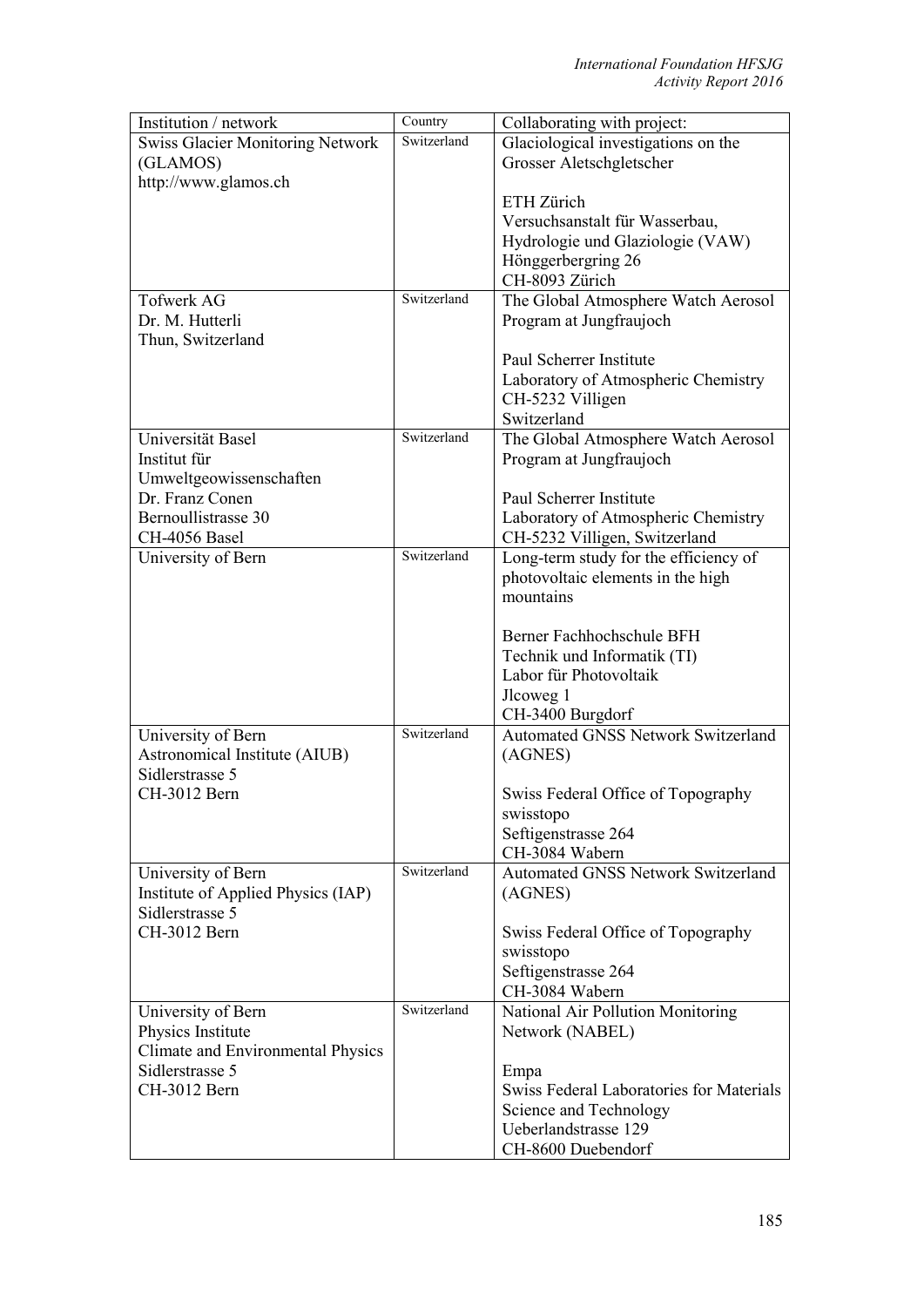| Institution / network                      | Country     | Collaborating with project:                |
|--------------------------------------------|-------------|--------------------------------------------|
| University of Bern                         | Switzerland | The Global Atmosphere Watch Aerosol        |
| Physics Institute                          |             | Program at Jungfraujoch                    |
| <b>Climate and Environmental Physics</b>   |             |                                            |
| Prof. M. Leuenberger                       |             | Paul Scherrer Institute                    |
| Sidlerstrasse 5                            |             | Laboratory of Atmospheric Chemistry        |
| CH-3012 Bern                               |             | CH-5232 Villigen                           |
|                                            |             | Switzerland                                |
| University of Bern                         | Switzerland | Continuous measurement of stable $CO2$     |
| Physics Institute                          |             | isotopes at Jungfraujoch, Switzerland      |
| Climate and Environmental Physics          |             |                                            |
| Sidlerstrasse 5                            |             | Empa                                       |
| CH-3012 Bern                               |             | Laboratory for Air Pollution and           |
|                                            |             | <b>Environmental Technology</b>            |
|                                            |             | Überlandstrasse 129                        |
|                                            |             | CH-8600 Dübendorf                          |
| University of Bern                         | Switzerland | Flask comparison on Jungfraujoch           |
| Physics Institute                          |             |                                            |
| Climate and Environmental Physics          |             | Max Planck Institut für Biogeochemie       |
| Sidlerstrasse 5                            |             | Hans Knöll Str. 10                         |
| CH-3012 Bern                               |             | D-007745 Jena                              |
| Universität Bern                           | Switzerland | <sup>85</sup> Kr Activity Determination in |
| Physikalisches Institut                    |             | Tropospheric Air                           |
| Klima- und Umweltphysik                    |             |                                            |
| Dr. Roland Purtschert                      |             | Bundesamt für Strahlenschutz               |
| Sidlerstrasse 5                            |             | Rosastrasse 9                              |
| CH-3012 Bern                               |             | D-79098 Freiburg                           |
|                                            |             | Germany                                    |
| Universität Bern                           | Switzerland | Glaciological and geophysical survey at    |
|                                            |             |                                            |
| Physikalisches Institut                    |             | Colle Gnifetti glacier for improved 3D     |
| Klima- und Umweltphysik<br>Sidlerstrasse 5 |             | flow modelling and ice core                |
|                                            |             | interpretation                             |
| CH-3012 Bern                               |             |                                            |
|                                            |             | Institut für Umweltphysic                  |
|                                            |             | Universität Heidelberg                     |
|                                            |             | Im Neuenheimer Feld 229                    |
|                                            |             | D-69120 Heidelberg                         |
| Universität Bern                           | Switzerland | Influence of environmental parameters      |
| Physikalisches Institut                    |             | on secondary neutrons from cosmic rays     |
| Sidlerstrasse 5                            |             | at high altitudes in Alpine region         |
| CH-3012 Bern                               |             |                                            |
|                                            |             | Helmholtz Zentrum München                  |
|                                            |             | <b>Institute of Radiation Protection</b>   |
|                                            |             | Ingolstädter Landstrasse 1                 |
|                                            |             | D-85764 Neuherberg                         |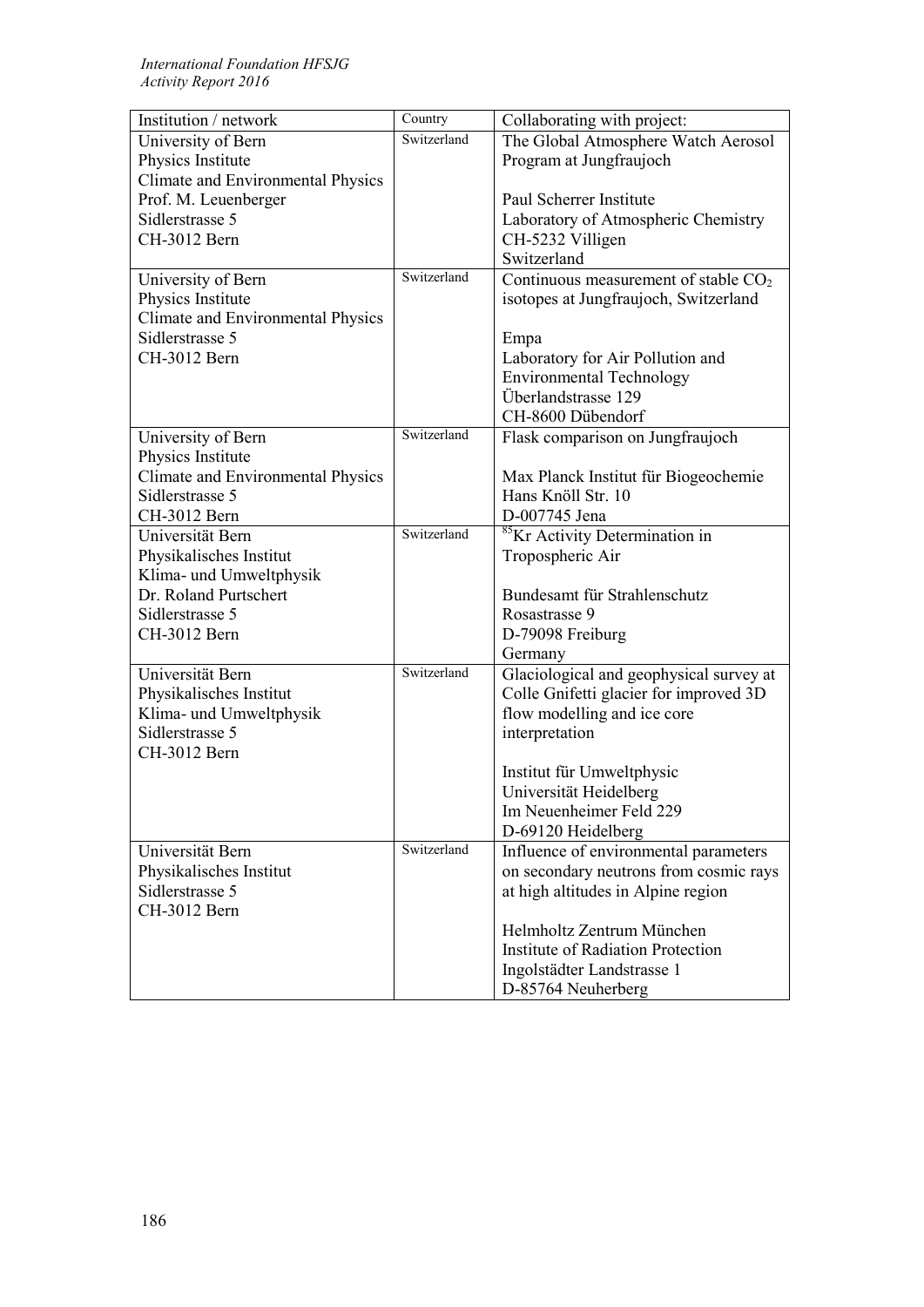| Institution / network           | Country     | Collaborating with project:              |
|---------------------------------|-------------|------------------------------------------|
| Universität Fribourg            | Switzerland | Influences of the snowcover on thermal   |
| Department of Geosciences       |             | processes in steep permafrost rockwalls  |
| Prof. Martin Hoelzle            |             | Long-term permafrost monitoring          |
| Chemin du Musée 6               |             |                                          |
| CH-1700 Fribourg                |             | WSL Institute for Snow and Avalanche     |
|                                 |             | Research SLF                             |
|                                 |             | Flüelastrasse 11                         |
|                                 |             | CH-7260 Davos Dorf, Switzerland          |
| University of Fribourg          | Switzerland | Glaciological and geophysical survey at  |
|                                 |             | Colle Gnifetti glacier for improved 3D   |
|                                 |             | flow modelling and ice core              |
|                                 |             | interpretation                           |
|                                 |             |                                          |
|                                 |             | Institut für Umweltphysic                |
|                                 |             | Universität Heidelberg                   |
|                                 |             | Im Neuenheimer Feld 229                  |
|                                 |             | D-69120 Heidelberg                       |
| University of Geneva            | Switzerland | Stellarium Gornergrat                    |
| Geneva Observatory              |             |                                          |
| <b>Astronomy Department</b>     |             | Center for Space and Habitability        |
| 51, Chemin des Maillettes       |             | University of Bern                       |
| CH-1290 Sauverny                |             | Parkterrasse 14                          |
|                                 |             | CH-3012 Bern                             |
| University of Zurich            | Switzerland | Influences of the snowcover on thermal   |
| Department of Geography         |             | processes in steep permafrost rockwalls  |
| Glaciology, Geomorphodynamics   |             | Long-term permafrost monitoring          |
| & Geochronology                 |             |                                          |
| Winterthurerstr. 190            |             | WSL Institute for Snow and Avalanche     |
| CH-8057 Zürich, Switzerland     |             | <b>Research SLF</b>                      |
|                                 |             | Flüelastrasse 11                         |
|                                 |             | CH-7260 Davos Dorf, Switzerland          |
| University of Zurich            | Switzerland | PermaSense                               |
| Department of Geography         |             |                                          |
| Dr. Martin Lüthi                |             | ETH Zürich                               |
| Winterthurerstr. 190            |             | Computer Engineering and Networks        |
| CH-8057 Zürich, Switzerland     |             | Laboratory (TIK)                         |
|                                 |             | Gloriastrasse 35                         |
|                                 |             | CH-8092 Zürich                           |
| WSL Institute for Snow and      | Switzerland | PermaSense                               |
| <b>Avalanche Research SLF</b>   |             |                                          |
| Dr. Marcia Phillips             |             | ETH Zürich                               |
| Flüelastrasse 11                |             | <b>Computer Engineering and Networks</b> |
| CH-7260 Davos Dorf              |             | Laboratory (TIK)                         |
|                                 |             | Gloriastrasse 35                         |
|                                 |             | CH-8092 Zürich                           |
| Centre for Isotope Research CIO | The         | High precision carbon dioxide and        |
| University of Groningen         | Netherlands | oxygen measurements at Jungfraujoch      |
| The Netherlands                 |             |                                          |
|                                 |             | Universität Bern                         |
|                                 |             | Physikalisches Institut                  |
|                                 |             | Sidlerstrasse 5                          |
|                                 |             | CH-3012 Bern                             |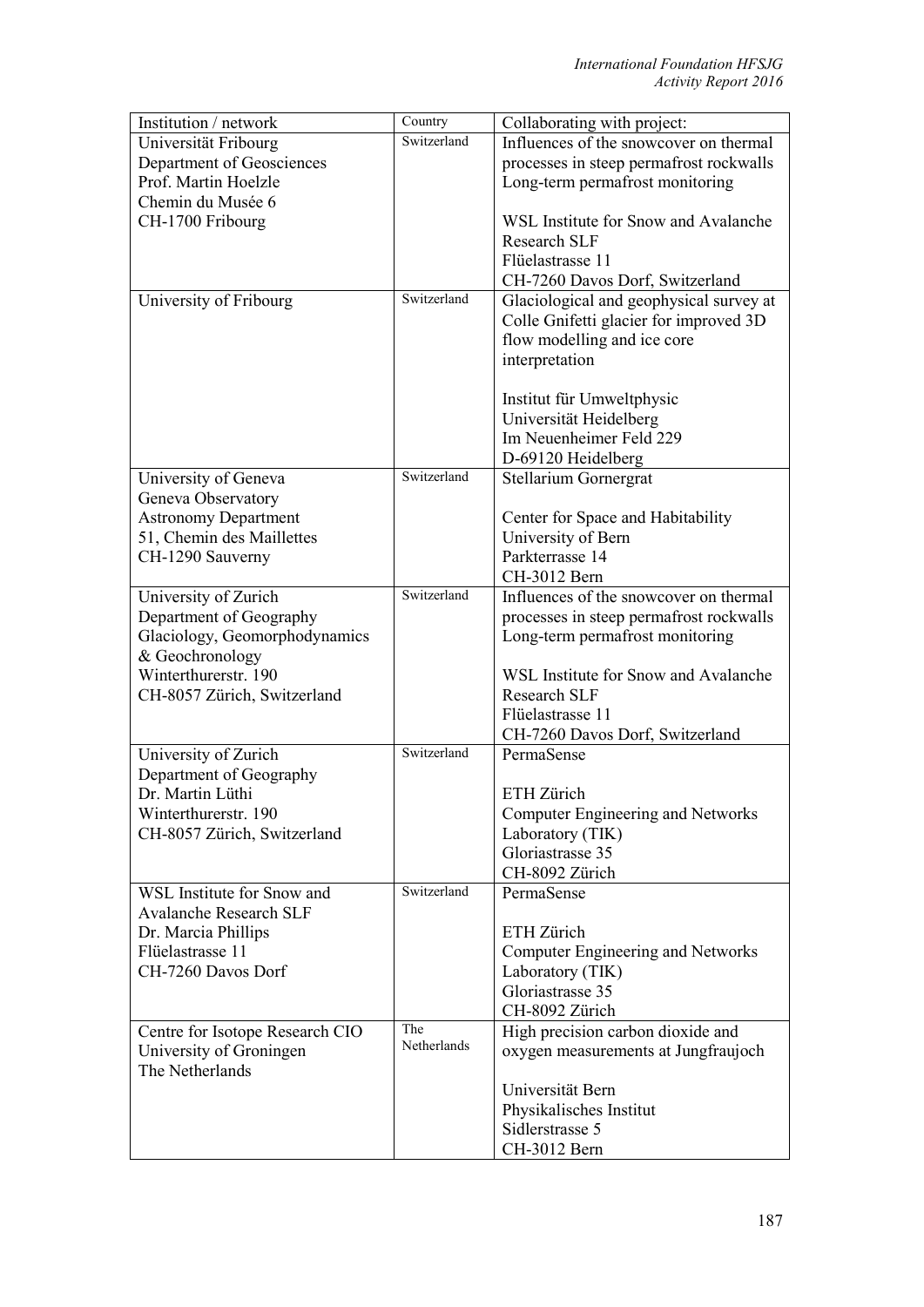| Institution / network                 | Country     | Collaborating with project:                            |
|---------------------------------------|-------------|--------------------------------------------------------|
| Centre for Isotope Research CIO       | The         | Flask comparison on Jungfraujoch                       |
| University of Groningen               | Netherlands |                                                        |
| The Netherlands                       |             | Max Planck Institut für Biogeochemie                   |
|                                       |             | Hans Knöll Str. 10                                     |
|                                       |             | D-007745 Jena                                          |
| Zuiderzeemuseum                       | The         | Untitled (Jungfrau-Aletsch)                            |
| Thomas Eyck                           | Netherlands |                                                        |
| Jules van den Langenberg              |             | Aliki van der Kruijs                                   |
| Enkhuizen, The Netherlands            |             | De Perponcherstraat 86                                 |
|                                       |             | 2518 SX The Hague                                      |
|                                       |             | The Netherlands                                        |
| Abant Izzet Baysal University         | Turkey      | Φ dependence study of Tauwer                           |
| Department of Physics                 |             | prototype detector and correlation study               |
| Prof. Dr. Haluk Denizli               |             | of cosmic ray rate with solar activity                 |
| Bolu / Turkey                         |             |                                                        |
|                                       |             | Department of Electric and Electronics                 |
|                                       |             | Engineering, Giresun University                        |
|                                       |             | 28200 Giresun, Turkey                                  |
| University of Bristol                 | <b>UK</b>   | Halogenated greenhouse gases at                        |
|                                       |             | Jungfraujoch                                           |
|                                       |             |                                                        |
|                                       |             | Empa                                                   |
|                                       |             | Laboratory for Air Pollution/                          |
|                                       |             | <b>Environmental Technology</b><br>Überlandstrasse 129 |
|                                       |             | CH-8600 Dübendorf                                      |
| University of Leeds                   | <b>UK</b>   | Atmospheric physics and chemistry                      |
| School of Earth and Environment       |             |                                                        |
| Collaboration with Martin             |             | Royal Belgian Institute for Space                      |
| Chipperfield                          |             | Aeronomy                                               |
| Leeds, LS2 9JT                        |             | Ringlaan 3                                             |
| <b>United Kingdom</b>                 |             | B-1180 Brussels                                        |
| University of Leeds                   | <b>UK</b>   | High resolution, solar infrared Fourier                |
|                                       |             | Transform spectrometry. Application to                 |
|                                       |             | the study of the Earth atmosphere                      |
|                                       |             |                                                        |
|                                       |             | University of Liège                                    |
|                                       |             | Institut d'Astrophysique et de                         |
|                                       |             | Géophysique                                            |
|                                       |             | Allée du six Août, 19 - Bâtiment B5a                   |
|                                       |             | B-4000 Sart Tilman (Liège, Belgium)                    |
| University of Manchester              | <b>UK</b>   | The Global Atmosphere Watch Aerosol                    |
| School of Earth, Atmospheric and      |             | Program at Jungfraujoch                                |
| <b>Environmental Sciences (SEAES)</b> |             |                                                        |
| Prof. H. Coe                          |             |                                                        |
| Prof. T. Choularton                   |             | Paul Scherrer Institute                                |
| Manchester, UK                        |             | Laboratory of Atmospheric Chemistry                    |
|                                       |             | CH-5232 Villigen                                       |
|                                       |             | Switzerland                                            |